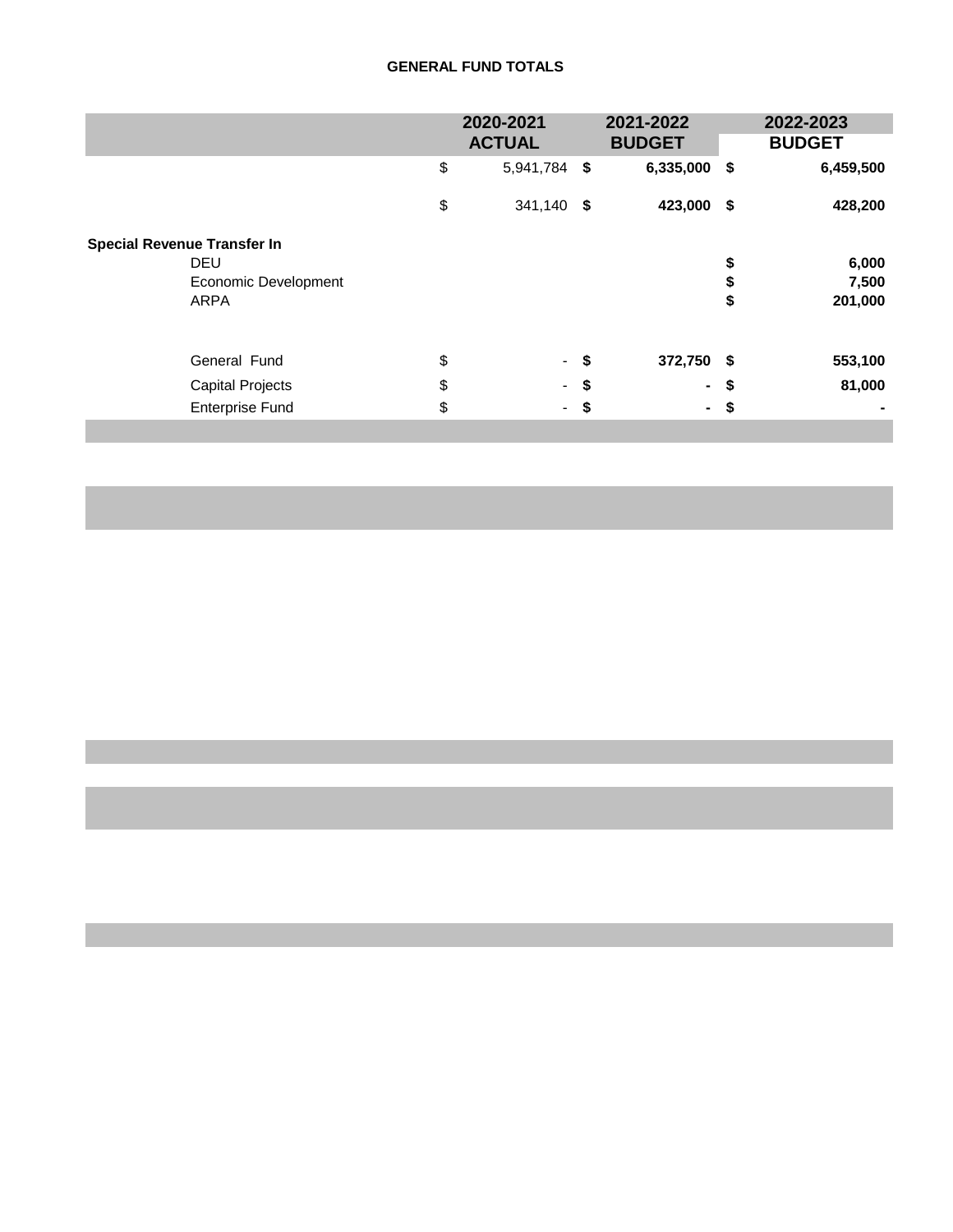#### **GENERAL FUND REVENUE**

| <b>ACCOUNT</b><br><b>NUMBER</b> | <b>BUDGET ITEM</b>               |                                      | 2020-2021<br><b>ACTUAL</b> |                                      | 2021-2022<br><b>BUDGET</b> |                                      | 2022-2023<br><b>BUDGET</b> |
|---------------------------------|----------------------------------|--------------------------------------|----------------------------|--------------------------------------|----------------------------|--------------------------------------|----------------------------|
| 10-400                          |                                  |                                      |                            |                                      |                            |                                      |                            |
| 4000                            | Property Tax - Current           | \$                                   | 2,446,304                  | \$                                   | 2,691,000                  | \$                                   | 2,860,000                  |
| 4002                            | Property Tax - Prior             | \$                                   | 91,645                     | \$                                   | 78,000                     | $\overline{\boldsymbol{\mathsf{s}}}$ | 75,000                     |
| 4004                            | Vehicle Prop. Tax - Current      | \$                                   | 347,492                    | \$                                   | 295,000                    | \$                                   | 315,000                    |
| 4006                            | <b>Property Tax Penalties</b>    | \$                                   | 713                        | \$                                   |                            | $\overline{\boldsymbol{\mathsf{s}}}$ |                            |
| 4008                            | Garbage Revenue                  | \$                                   | 469,255                    | \$                                   | 470,000                    | \$                                   | 480,000                    |
| 4012                            | <b>Court Fines</b>               | \$                                   | 47,358                     | \$                                   | 50,000                     | $\overline{\boldsymbol{\mathsf{s}}}$ | 55,000                     |
| 4014                            | <b>Business Licenses</b>         | \$                                   | 1,021,373                  | \$                                   | 850,000                    | \$                                   | 1,010,000                  |
| 4015                            | <b>Zoning Permit Fees</b>        | \$                                   | 5,855                      | \$                                   | 7,500                      | \$                                   | 10,000                     |
| 4016                            | <b>Building Permits</b>          | \$                                   | 117,074                    | \$                                   | 115,000                    | $\overline{\boldsymbol{\mathsf{s}}}$ | 200,000                    |
| 4018                            | <b>Cemetery Donations/Assess</b> | \$                                   | 8,754                      | \$                                   | 10,000                     | \$                                   | 10,000                     |
| 4019                            | Donations                        | \$                                   |                            | \$                                   | 100                        | $\overline{\mathbf{s}}$              | 1,000                      |
| 4021                            | <b>Park Rental Fees</b>          | \$                                   | 4,978                      | \$                                   | 5,000                      | $\overline{\boldsymbol{\mathsf{s}}}$ | 8,000                      |
| 4022                            | Dog Licenses                     | \$                                   | 768                        | \$                                   |                            | \$                                   |                            |
| 4024                            | <b>Recreation Revenue</b>        | \$                                   | 65,492                     | $\overline{\mathbb{S}}$              | 75,000                     | $\overline{\boldsymbol{\mathsf{s}}}$ | 85,000                     |
| 4025                            | <b>Recreation Concessions</b>    | \$                                   | $\overline{12}$            | $\overline{\mathsf{s}}$              | 10,000                     | $\overline{\mathbf{s}}$              | 5,000                      |
| 4026                            | Sale of Fixed Assets             | \$                                   | 39,610                     | $\overline{\mathsf{s}}$              | 18,000                     | $\overline{\mathbf{S}}$              | 13,500                     |
| 4028                            | Interest Income                  | \$                                   | 3,343                      | \$                                   | 4,000                      | $\overline{\boldsymbol{\mathsf{s}}}$ | 6,000                      |
| 4030                            | Miscellaneous Revenues           | \$                                   | 3,725                      | \$                                   | 1,500                      | \$                                   | 1,850                      |
| 4033                            | Larne Building Rental            | \$                                   | 14,970                     | \$                                   | 20,000                     | $\overline{\$}$                      | 25,000                     |
| 4042                            | <b>Recreation Supplement</b>     | \$                                   | 201,431                    | \$                                   | 201,000                    | \$                                   | 201,300                    |
| 4044                            | Live Well Clover Fees            | \$                                   | 311                        | $\overline{\mathsf{s}}$              | 2,000                      | $\overline{\boldsymbol{\mathsf{s}}}$ | 1,000                      |
| 4048                            | <b>Grant-Recreation</b>          | \$                                   | 10,200                     | $\overline{\$}$                      | 37,100                     | $\overline{\mathbf{s}}$              | 5,000                      |
| 4049                            | <b>Misc Grant Revenue</b>        | \$                                   | 68,602                     | \$                                   | 9,000                      | $\overline{\boldsymbol{\mathsf{s}}}$ | 9,000                      |
| 4050                            | <b>State Apportionment</b>       | $\overline{\$}$                      | 163,194                    | $\overline{\$}$                      | 150,000                    | $\overline{\$}$                      | 185,000                    |
| 4052                            | <b>Other Revenues</b>            | \$                                   | 74,071                     | $\overline{\$}$                      | 15,000                     | $\overline{\$}$                      | 15,000                     |
| 4054                            | <b>Franchise Fees</b>            | \$                                   | 476,814                    | \$                                   | 510,000                    | \$                                   | 500,000                    |
| 4056                            | Payment In Lieu Of Taxes         | \$                                   | 5,257                      | \$                                   | 7,500                      | $\overline{\boldsymbol{\mathsf{s}}}$ | 5,250                      |
| 4060                            | Gallery 120 Programs             |                                      |                            | \$                                   | 3,500                      | \$                                   | 1,800                      |
| 4070                            | York County Fire Supplement      | \$                                   | 32,803                     | \$                                   | 32,800                     | $\overline{\boldsymbol{\theta}}$     | 32,800                     |
| 4211                            | <b>Festival Revenue</b>          | \$                                   | 410                        | \$                                   | 12,000                     | \$                                   | 20,000                     |
| 4212                            | School Resource Officer          | \$                                   | 72,408                     | \$                                   |                            | \$                                   |                            |
| 4800                            | Lease Purchase Financing         | \$                                   | 147,562                    | $\overline{\boldsymbol{\theta}}$     | 655,000                    | $\overline{\boldsymbol{\mathsf{s}}}$ | 323,000                    |
| <b>TOTAL</b>                    |                                  | $\overline{\boldsymbol{\mathsf{S}}}$ | 5,941,784                  | $\overline{\boldsymbol{\mathsf{s}}}$ | 6,335,000                  | $\overline{\$}$                      | 6,459,500                  |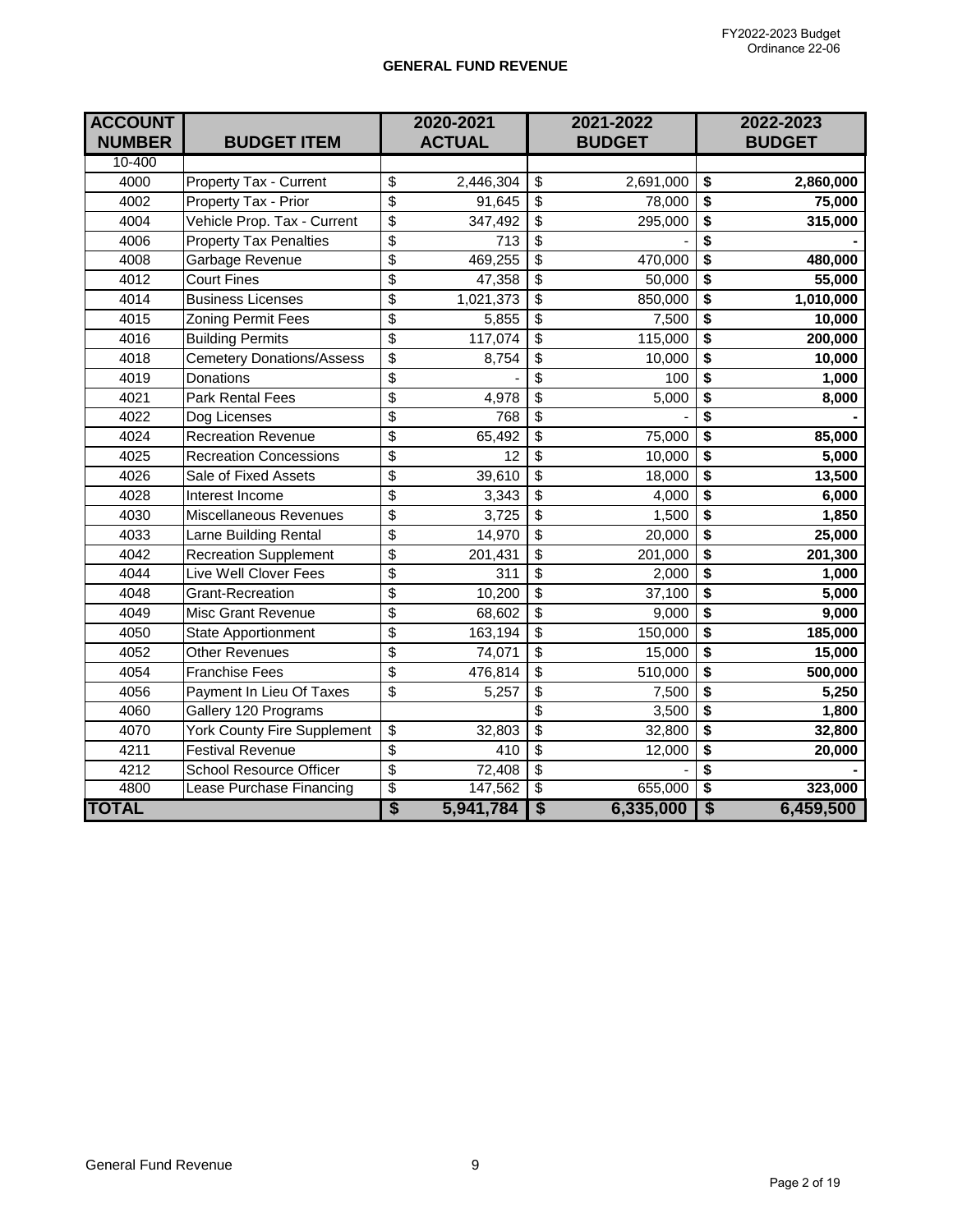### **GENERAL FUND ADMINISTRATION DEPARTMENT**

| <b>ACCOUNT</b> |                                                               |                                             | 2020-2021     | 2021-2022<br><b>BUDGET</b> |                 |                         | 2022-2023       |
|----------------|---------------------------------------------------------------|---------------------------------------------|---------------|----------------------------|-----------------|-------------------------|-----------------|
| <b>NUMBER</b>  | <b>BUDGET ITEM</b>                                            |                                             | <b>ACTUAL</b> |                            |                 |                         | <b>BUDGET</b>   |
| 10-535         |                                                               |                                             |               |                            |                 |                         |                 |
| 5000           | <b>Salaries</b>                                               | \$                                          | 282,421       | \$                         | 290,000         | \$                      | 363,000         |
| 5006           | <b>Social Security</b>                                        | $\overline{\$}$                             | 21,000        | $\overline{\$}$            | 22,400          | \$                      | 23,800          |
| 5008           | Retirement                                                    | $\overline{\$}$                             | 42,187        | \$                         | 48,000          | \$                      | 54,200          |
| 5009           | <b>Deferred Compensation Match</b>                            | $\overline{\$}$                             | 2,118         | \$                         | 2,250           | \$                      | 2,250           |
| 5010           | Insurance - Health                                            | $\overline{\$}$                             | 40,130        | $\overline{\$}$            | 43,000          | \$                      | 44,200          |
| 5012           | <b>Workers Comp</b>                                           | $\overline{\$}$                             | 1,284         | $\overline{\$}$            | 1,400           | \$                      | 400             |
| 5013           | <b>Health Reimbursement</b>                                   | $\overline{\$}$                             | 25,941        | $\overline{\$}$            | 12,000          | \$                      | 3,000           |
| 5014           | <b>Unemployement Compensation</b>                             | $\overline{\$}$                             | 5,058         | $\overline{\$}$            |                 | \$                      |                 |
| 5015           | <b>Employee Wellness</b>                                      | $\overline{\$}$                             | 1,729         | $\overline{\$}$            | 4,000           | \$                      | 4,000           |
| 5016           | <b>Utilities</b>                                              | $\overline{\$}$                             | 4,867         | $\overline{\$}$            | 6,000           | \$                      | 5,000           |
| 5017           | Telephone                                                     | $\overline{\$}$                             | 1,752         | $\overline{\$}$            | 1,500           | \$                      | 1,850           |
| 5018           | Maintenance/Supplies                                          | $\overline{\$}$                             | 5             | \$                         | 500             | \$                      | 500             |
| 5020           | Vehicle - Repairs                                             | $\overline{\$}$                             |               | \$                         | 250             | \$                      | 300             |
| 5021           | Vehicle - Routine Main                                        | $\overline{\$}$                             | 172           | \$                         | 250             | \$                      | 500             |
| 5022           | Vehicle - Fuel                                                | $\overline{\$}$                             | 639           | \$                         | 1,500           | \$                      | 1,500           |
| 5027           | <b>Insurance - Property</b>                                   | $\overline{\mathcal{E}}$                    | 4,921         | \$                         | 5,500           | \$                      | 5,000           |
| 5028           | Insurance - Vehicle                                           | $\overline{\$}$                             | 427           | \$                         | 500             | \$                      | 500             |
| 5030           | <b>Insurance - Tort</b>                                       | $\overline{\mathfrak{s}}$                   | 2,048         | \$                         | 2,100           | \$                      | 2,000           |
| 5032           | Insurance - Bond                                              | $\overline{\$}$                             | 167           | \$                         | 100             | \$                      | 100             |
| 5037           | Uniforms & Equipment                                          | \$                                          | 397           | \$                         | 500             | \$                      | 600             |
| 5058           | <b>Bank Charges</b>                                           | \$                                          | 7,863         | \$                         | 12,000          | \$                      | 8,000           |
| 5059           | <b>Office Supplies/Equipment</b>                              | \$                                          | 11,710        | \$                         | 12,000          | \$                      | 16,000          |
| 5068           | <b>Building Maintenance</b>                                   | $\overline{\$}$                             | 7,751         | \$                         | 8,000           | \$                      | 8,000           |
| 5076           | Advertisement                                                 | \$                                          |               | \$                         | 500             | \$                      | 2,000           |
| 5092           | Dues & Subscriptions                                          | \$                                          | 8,599         | \$                         | 8,000           | \$                      | 18,000          |
| 5094           | Training/Mtgs/Travel                                          | $\overline{\mathcal{E}}$                    | 6,844         | \$                         | 5,000           | \$                      | 8,500           |
| 5098           | Legal fees                                                    | $\overline{\mathfrak{s}}$                   | 27,577        | \$                         | 28,000          | \$                      | 40,000          |
| 5100           | <b>Auditing Fees</b>                                          | $\overline{\mathfrak{s}}$                   | 19,000        | \$                         | 21,900          | \$                      | 22,000          |
| 5106           | <b>Election Expenses</b>                                      | \$                                          |               | \$<br>\$                   | 6,000           | \$                      |                 |
| 5118           | HolidayCert/Awards/Dinner                                     | \$                                          | 10,429        |                            | 12,000          | \$                      | 14,000          |
| 5122<br>5128   | <b>Computer Maint &amp; Prog</b><br>York Co. Council On Aging | $\overline{\$}$                             | 48,672        | \$<br>\$                   | 57,000<br>1,000 | \$<br>\$                | 60,000          |
| 5130           | Postage                                                       | $\overline{\mathcal{E}}$<br>$\overline{\$}$ | 6,558         | \$                         | 2,000           | \$                      | 10,000<br>2,200 |
| 5176           | <b>Professional Services</b>                                  | \$                                          | 27,112        | \$                         | 46,000          | \$                      |                 |
| 5191           | <b>Main Street Events</b>                                     | $\overline{\$}$                             |               | \$                         |                 | \$                      | 46,600<br>2,000 |
|                | <b>Tax Collection Fees</b>                                    |                                             |               |                            |                 |                         |                 |
| 5201           |                                                               | \$                                          | 4,413         | \$                         | 4,500           | \$                      | 4,500           |
| 5202           | <b>Equipment Lease</b>                                        | $\overline{\$}$                             | 17,837        | \$                         | 14,000          | \$                      | 10,000          |
| 5204           | Capital Lease                                                 | \$                                          |               | \$                         |                 | \$                      |                 |
| 5210           | Larne Building Expenses                                       | $\overline{\mathcal{G}}$                    | 8,853         | \$                         | 12,000          | \$                      | 15,000          |
| 5410           | Capital Expenditures                                          | $\overline{\mathcal{E}}$                    | 95,443        | \$                         | 25,000          | \$                      | 25,000          |
| 5411           | Capital Expenditures - Financed                               | $\boldsymbol{\$}$                           |               | \$                         |                 | \$                      | 35,000          |
| 5419           | <b>Economic Development</b>                                   | $\overline{\mathcal{E}}$                    | 10,247        | \$                         | 20,500          | \$                      | 10,500          |
| 5422           | <b>Armory Expenses</b>                                        | \$                                          | 3,259         | \$                         | 3,000           | \$                      | 3,000           |
| <b>TOTAL</b>   |                                                               | $\overline{\boldsymbol{\mathsf{S}}}$        | 759,430       | $\sqrt{3}$                 | 740,150         | $\overline{\mathbf{3}}$ | 873,000         |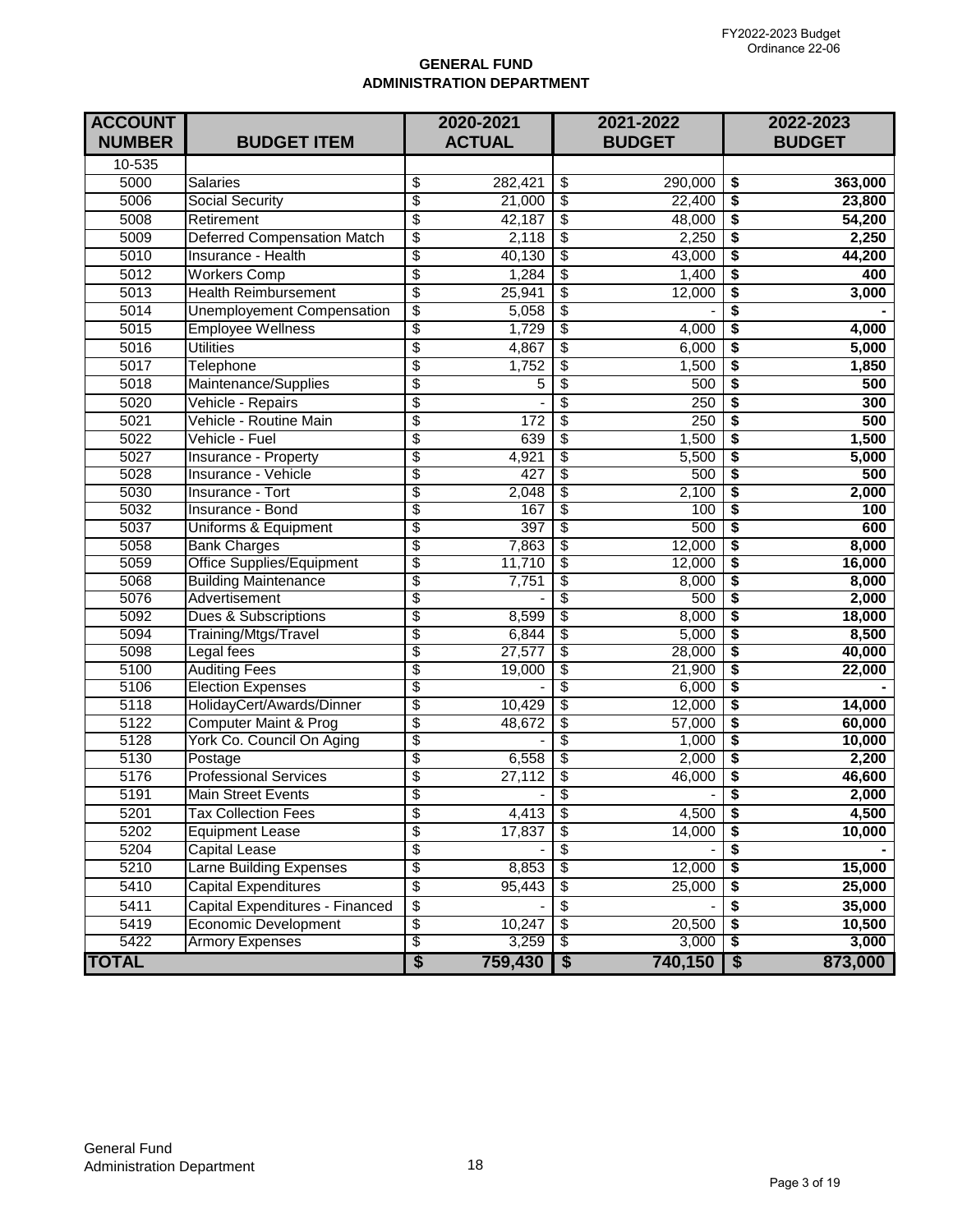### **GENERAL FUND DEVELOPMENT SERVICES DEPARTMENT**

| <b>ACCOUNT</b><br><b>NUMBER</b> | <b>BUDGET ITEM</b>                 | 2020-2021<br><b>ACTUAL</b> |         | 2021-2022<br><b>BUDGET</b> |         | 2022-2023<br><b>BUDGET</b>           |         |
|---------------------------------|------------------------------------|----------------------------|---------|----------------------------|---------|--------------------------------------|---------|
| 10-545                          |                                    |                            |         |                            |         |                                      |         |
| 5000                            | <b>Salaries</b>                    | \$                         | 85,310  | \$                         | 87,000  | \$                                   | 98,400  |
| 5006                            | Social Security                    | \$                         | 6,309   | \$                         | 6,700   | \$                                   | 7,500   |
| 5008                            | Retirement                         | \$                         | 12,800  | \$                         | 14,400  | \$                                   | 17,300  |
| 5009                            | <b>Deferred Compensation Match</b> | \$                         |         | $\overline{\mathbf{S}}$    |         | \$                                   | 250     |
| 5010                            | Insurance - Health                 | $\overline{\mathcal{S}}$   | 13,889  | $\overline{\mathbf{S}}$    | 15,550  | \$                                   | 18,800  |
| 5012                            | <b>Workers Comp</b>                | \$                         | 483     | \$                         | 500     | \$                                   | 500     |
| 5016                            | <b>Utilities</b>                   | \$                         | 1,576   | \$                         | 1,600   | \$                                   | 1,700   |
| 5017                            | Telephone                          | \$                         | 785     | $\overline{\mathbf{S}}$    | 600     | \$                                   | 600     |
| 5018                            | Maintenance & Supplies             | \$                         |         | \$                         | 300     | \$                                   | 500     |
| 5020                            | Vehicle - Repairs                  | \$                         | 10      | \$                         | 300     | \$                                   | 300     |
| 5021                            | Vehicle - Routine Main             | \$                         | 111     | \$                         | 1,500   | \$                                   | 1,000   |
| 5022                            | Vehicle - Fuel                     | \$                         | 987     | \$                         | 1,200   | \$                                   | 1,200   |
| 5027                            | Insurance - Property               | \$                         |         | \$                         | 100     | \$                                   | 100     |
| 5028                            | Insurance - Vehicle                | \$                         | 818     | \$                         | 500     | \$                                   | 850     |
| 5030                            | Insurance - Tort                   | $\overline{\$}$            | 821     | \$                         | 500     | \$                                   | 800     |
| 5032                            | Insurance - Bond                   | $\overline{\mathcal{S}}$   |         | $\overline{\$}$            | 50      | \$                                   | 50      |
| 5037                            | Uniforms & Equipment               | $\overline{\$}$            | 217     | $\overline{\$}$            | 500     | \$                                   | 500     |
| 5059                            | Office Supplies/Equipment          | $\overline{\mathcal{S}}$   | 674     | \$                         | 500     | \$                                   | 1,500   |
| 5068                            | <b>Building Maintenance</b>        | \$                         | 1,700   | \$                         | 3,000   | \$                                   | 3,000   |
| 5076                            | Advertisement                      | \$                         |         | $\overline{\mathcal{S}}$   | 300     | \$                                   | 300     |
| 5092                            | Dues & Subscriptions               | $\overline{\mathbf{S}}$    | 1,209   | $\overline{\mathbf{S}}$    | 1,200   | \$                                   | 1,300   |
| 5094                            | Training/Mtgs/Travel               | \$                         | 560     | $\overline{\mathbf{S}}$    | 5,500   | \$                                   | 5,500   |
| 5102                            | <b>Animal Control</b>              | \$                         |         | \$                         | 150     | \$                                   | 200     |
| 5122                            | Computer Maint & Prog              | $\overline{\mathbf{S}}$    | 2,677   | $\overline{\$}$            | 17,000  | \$                                   | 17,500  |
| 5130                            | Postage                            | $\overline{\mathbf{S}}$    | 31      | $\overline{\mathbf{S}}$    | 200     | \$                                   | 300     |
| 5176                            | <b>Professional Services</b>       | \$                         | 19,430  | \$                         | 18,000  | \$                                   | 21,000  |
| 5202                            | <b>Equipment Lease</b>             | $\overline{\mathcal{S}}$   | 20      | \$                         | 100     | \$                                   | 100     |
| 5204                            | <b>Capital Lease</b>               |                            |         | \$                         |         | \$                                   |         |
| 5236                            | Planning Comm/BZA                  | \$                         | 510     | $\overline{\$}$            | 1,500   | $\overline{\$}$                      | 1,500   |
| 5410                            | <b>Capital Expenditures</b>        |                            |         | $\overline{\mathcal{S}}$   | 47,000  | $\overline{\$}$                      | 35,000  |
| 5501                            | <b>Planning Expense</b>            | \$                         | 33,225  | \$                         | 50,000  | \$                                   | 50,000  |
| <b>TOTAL</b>                    |                                    | \$                         | 184,152 | $\overline{\mathbf{S}}$    | 275,750 | $\overline{\boldsymbol{\mathsf{S}}}$ | 287,550 |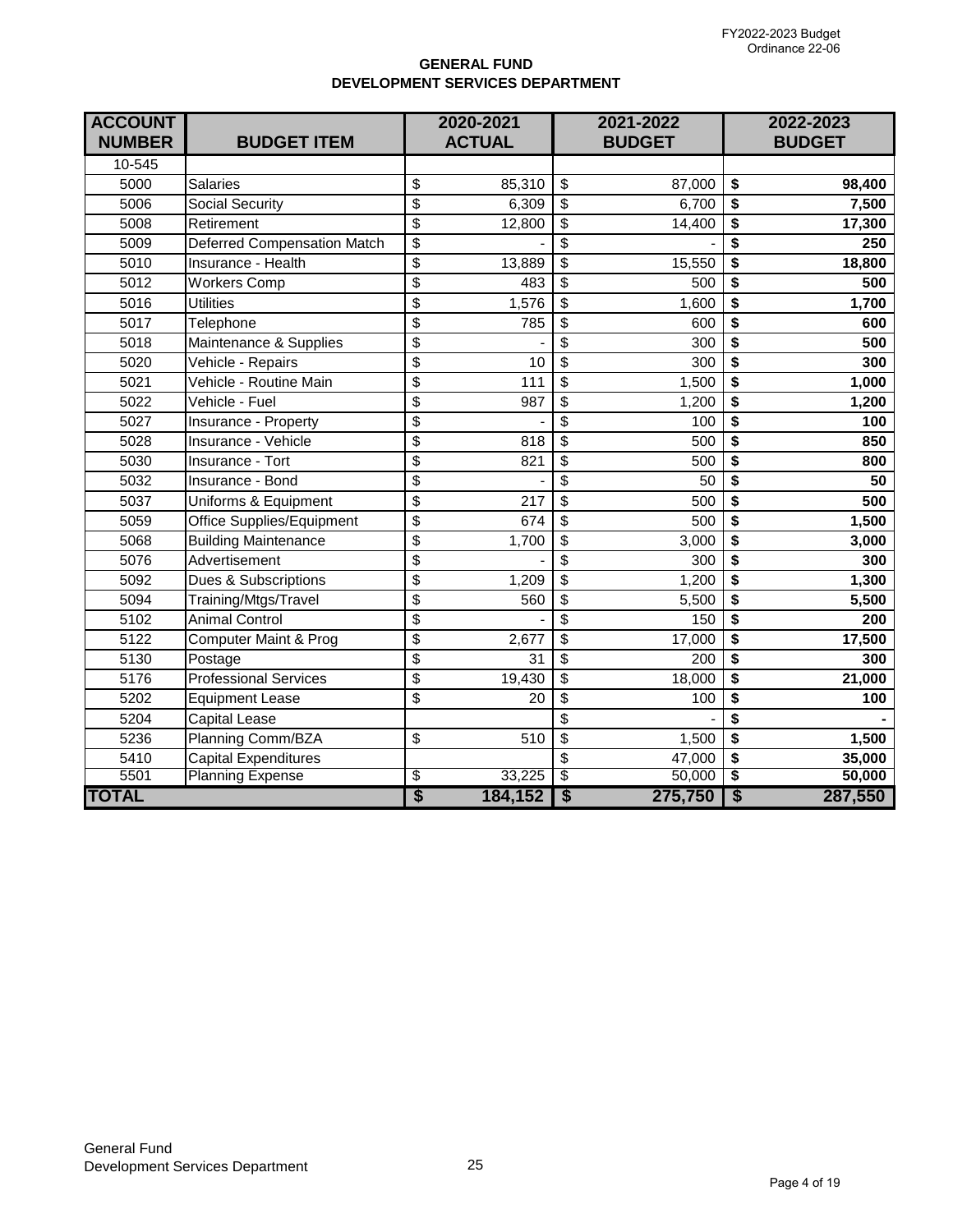### **GENERAL FUND FIRE DEPARTMENT**

| <b>ACCOUNT</b><br><b>NUMBER</b> | <b>BUDGET ITEM</b>                 | 2020-2021<br><b>ACTUAL</b> |         | 2021-2022<br><b>BUDGET</b>           |         |                                      | 2022-2023<br><b>BUDGET</b> |
|---------------------------------|------------------------------------|----------------------------|---------|--------------------------------------|---------|--------------------------------------|----------------------------|
| 10-510                          |                                    |                            |         |                                      |         |                                      |                            |
| 5000                            | <b>Salaries</b>                    | \$                         | 72,221  | \$                                   | 74,500  | \$                                   | 118,000                    |
| 5001                            | <b>Volunteer Firemen</b>           | \$                         | 20,510  | $\overline{\mathcal{S}}$             | 22,000  | $\overline{\$}$                      | 22,000                     |
| 5004                            | Overtime                           | \$                         | 1,864   | $\overline{\mathcal{S}}$             | 2,000   | $\overline{\boldsymbol{\epsilon}}$   | 5,000                      |
| 5006                            | <b>Social Security</b>             | \$                         | 7,084   | \$                                   | 7,600   | \$                                   | 11,100                     |
| 5008                            | Retirement                         | \$                         | 13,121  | \$                                   | 14,600  | \$                                   | 24,600                     |
| 5009                            | <b>Deferred Compensation Match</b> | \$                         | 618     | \$                                   | 750     | $\overline{\boldsymbol{\mathsf{s}}}$ | 750                        |
| 5010                            | Insurance - Health                 | $\overline{\mathfrak{s}}$  | 13,889  | \$                                   | 15,550  | $\overline{\boldsymbol{\mathsf{s}}}$ | 16,600                     |
| 5012                            | <b>Workers Comp</b>                | \$                         | 2,668   | \$                                   | 2,800   | \$                                   | 3,800                      |
| 5016                            | <b>Utilities</b>                   | \$                         | 7,354   | \$                                   | 8,500   | \$                                   | 8,700                      |
| 5017                            | Telephone                          | \$                         | 4,986   | \$                                   | 4,000   | $\overline{\mathbf{S}}$              | 6,000                      |
| 5018                            | Maintenance & Supplies             | \$                         | 9,818   | \$                                   | 10,000  | $\overline{\boldsymbol{\mathsf{s}}}$ | 10,000                     |
| 5020                            | Vehicle - Repairs                  | $\overline{\mathfrak{s}}$  | 8,205   | \$                                   | 10,000  | \$                                   | 10,000                     |
| 5021                            | Vehicle - Routine Main             | \$                         | 1,649   | \$                                   | 4,000   | $\overline{\boldsymbol{\mathsf{s}}}$ | 6,000                      |
| 5022                            | Vehicle - Fuel                     | $\overline{\mathfrak{s}}$  | 5,976   | \$                                   | 5,000   | $\overline{\boldsymbol{\mathsf{s}}}$ | 6,500                      |
| 5027                            | Insurance - Property               | \$                         | 3,942   | $\overline{\mathcal{S}}$             | 4,500   | $\overline{\boldsymbol{\epsilon}}$   | 4,100                      |
| 5028                            | Insurance - Vehicle                | \$                         | 7,323   | \$                                   | 7,700   | $\overline{\boldsymbol{\mathsf{s}}}$ | 7,000                      |
| 5030                            | Insurance - Tort                   | $\overline{\$}$            |         | $\overline{\$}$                      | 500     | $\overline{\$}$                      | 500                        |
| 5033                            | Fire Inspections                   | \$                         | 130     | $\overline{\$}$                      |         | $\overline{\$}$                      |                            |
| 5037                            | Uniforms & Equipment               | \$                         | 638     | $\overline{\mathbf{e}}$              | 1,000   | $\overline{\$}$                      | 1,000                      |
| 5060                            | Radio Expense                      | \$                         |         | \$                                   | 3,500   | \$                                   | 3,500                      |
| 5063                            | <b>Drug Testing</b>                | \$                         | 185     | \$                                   | 500     | \$                                   | 500                        |
| 5068                            | <b>Building Maintenance</b>        | \$                         | 2,631   | \$                                   | 3,500   | $\overline{\boldsymbol{\mathsf{s}}}$ | 4,000                      |
| 5082                            | <b>Contract Maintenance</b>        | $\overline{\mathfrak{s}}$  | 1,029   | $\overline{\mathbf{S}}$              | 2,000   | $\overline{\boldsymbol{\mathsf{s}}}$ | 3,500                      |
| 5092                            | <b>Dues and Subscriptions</b>      | \$                         |         | \$                                   | 2,100   | \$                                   | 2,800                      |
| 5094                            | Training/Mtgs/Travel               | $\overline{\mathfrak{s}}$  | 1,793   | \$                                   | 3,000   | $\overline{\boldsymbol{\mathsf{s}}}$ | 3,000                      |
| 5100                            | <b>Auditing Fees</b>               | \$                         | 1,000   | \$                                   | 1,000   | $\overline{\boldsymbol{\mathsf{s}}}$ | 1,000                      |
| 5122                            | <b>Computer Maint &amp; Prog</b>   | \$                         | 2,631   | $\overline{\mathcal{S}}$             | 5,500   | $\overline{\boldsymbol{\mathsf{s}}}$ | 4,000                      |
| 5130                            | Postage                            | \$                         |         | $\overline{\mathcal{S}}$             |         | \$                                   |                            |
| 5176                            | <b>Professional Services</b>       | \$                         | 1,000   | $\overline{\$}$                      | 1,500   | \$                                   | 2,500                      |
| 5215                            | <b>Grant Expenses</b>              | \$                         |         | \$                                   | 5,000   | $\overline{\boldsymbol{\epsilon}}$   | 4,000                      |
| 5410                            | <b>Capital Expenditures</b>        | \$                         | 15,164  | \$                                   | 45,000  | \$                                   | 30,000                     |
| 5420                            | <b>Explorer Program</b>            | \$                         | 1,885   | \$                                   | 2,000   | \$                                   |                            |
| <b>TOTAL</b>                    |                                    | \$                         | 209,314 | $\overline{\boldsymbol{\mathsf{S}}}$ | 269,600 | $\overline{\mathsf{s}}$              | 320,450                    |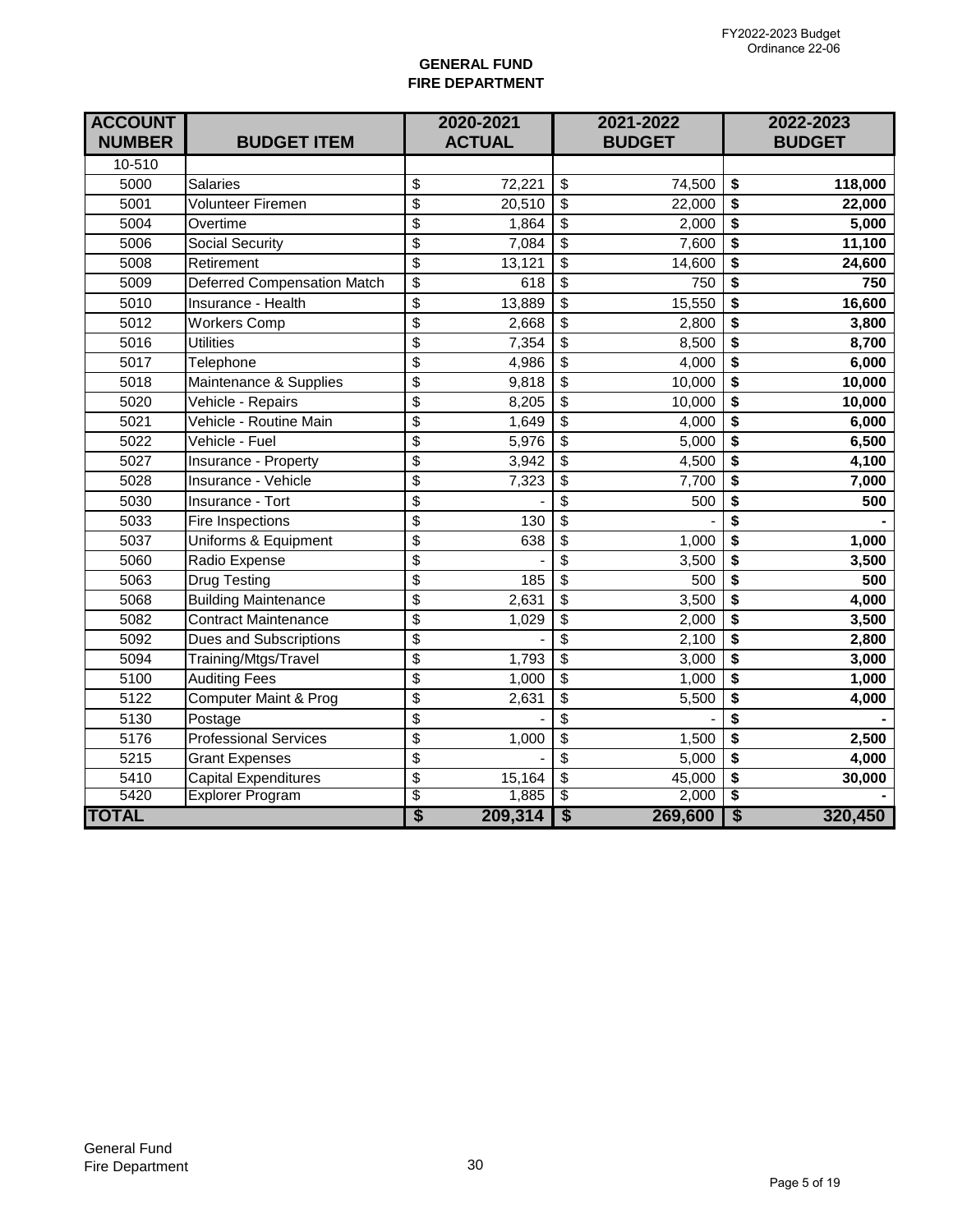### **GENERAL FUND LEGISLATIVE DEPARTMENT**

| <b>ACCOUNT</b><br><b>NUMBER</b> | <b>BUDGET ITEM</b>               | 2020-2021<br>2021-2022<br><b>ACTUAL</b><br><b>BUDGET</b> |        | 2022-2023<br><b>BUDGET</b> |        |              |
|---------------------------------|----------------------------------|----------------------------------------------------------|--------|----------------------------|--------|--------------|
| 10-520                          |                                  |                                                          |        |                            |        |              |
| 5000                            | <b>Council Salaries</b>          | \$                                                       | 21,500 | \$                         | 33,250 | \$<br>44,500 |
| 5006                            | Social Security                  | \$                                                       | 1,644  | \$                         | 2,550  | \$<br>3,400  |
| 5008                            | Retirement                       | \$                                                       | 3,556  | \$                         | 5,500  | \$<br>7,850  |
| 5010                            | Insurance - Health               |                                                          |        |                            |        | \$<br>26,640 |
| 5012                            | <b>Workers Compensation</b>      | \$                                                       | 358    | \$                         | 400    | \$<br>360    |
| 5030                            | Insurance - Tort                 | \$                                                       | 14,861 | \$                         | 14,100 | \$<br>13,000 |
| 5032                            | Insurance - Bond                 | \$                                                       |        | \$                         | 100    | \$<br>100    |
| 5037                            | Uniforms & Equipment             | \$                                                       | 374    | \$                         | 500    | \$<br>500    |
| 5059                            | Office Supplies/Equipment        | \$                                                       | 268    | \$                         | 1,500  | \$<br>1,000  |
| 5076                            | Advertisement                    | \$                                                       | 707    | \$                         | 500    | \$<br>500    |
| 5092                            | Dues and Subscriptions           | \$                                                       | 3,491  | \$                         | 3,500  | \$<br>3,500  |
| 5094                            | Training/Mtgs/Travel             | \$                                                       | 4,774  | \$                         | 16,000 | \$<br>16,000 |
| 5122                            | <b>Computer Maint &amp; Prog</b> | \$                                                       | 5,534  | \$                         | 1,000  | \$<br>3,000  |
| 5410                            | <b>Capital Expenditures</b>      | \$                                                       | 12,878 | \$                         |        | \$           |
| ITOTAL                          |                                  | S                                                        | 69,945 | S                          | 78,900 | 120,350      |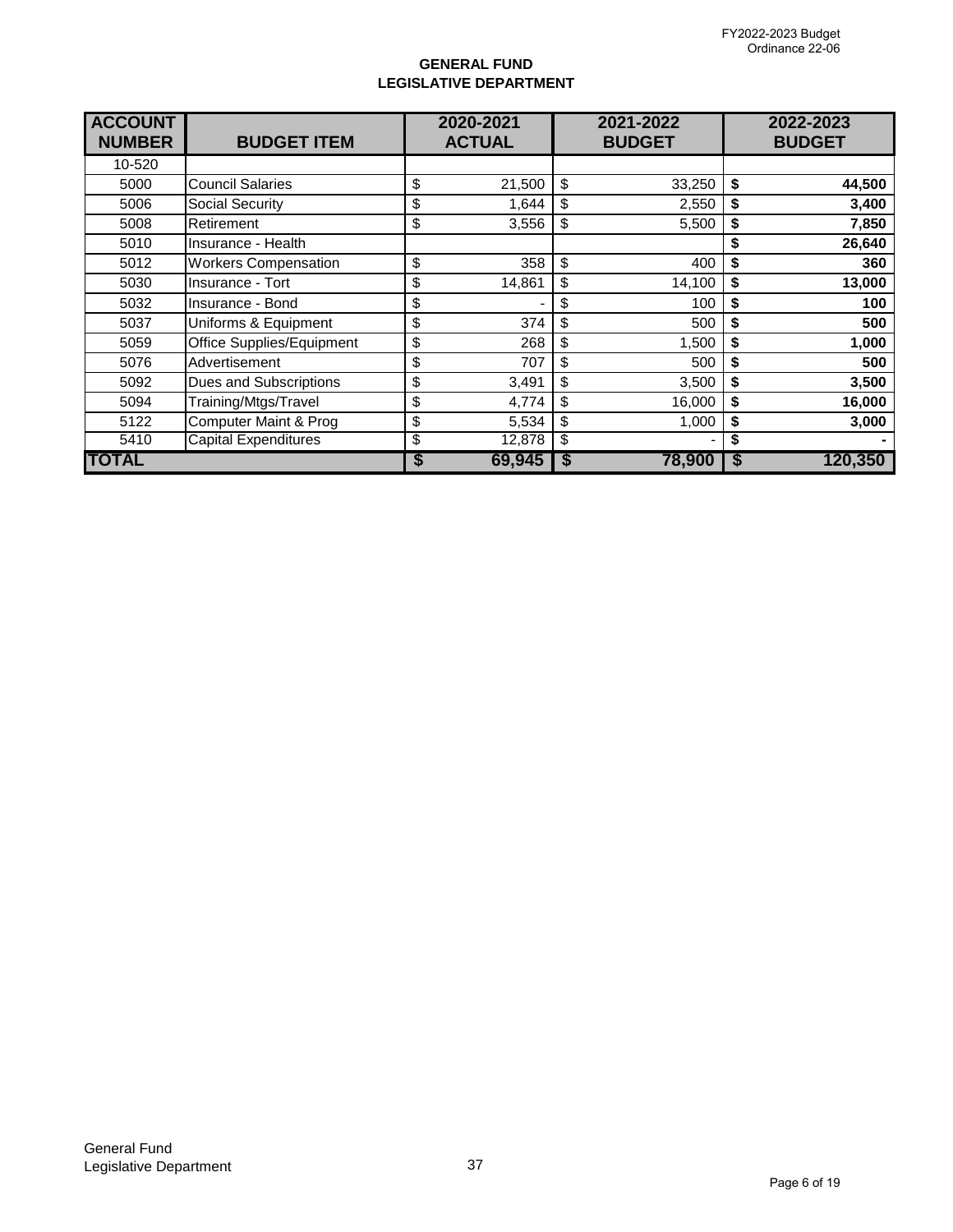## **GENERAL FUND MUNICIPAL COURT**

| <b>ACCOUNT</b><br><b>NUMBER</b> | <b>BUDGET ITEM</b>                 | 2020-2021<br><b>ACTUAL</b> |         |                             | 2021-2022<br><b>BUDGET</b> |                                      | 2022-2023<br><b>BUDGET</b> |  |
|---------------------------------|------------------------------------|----------------------------|---------|-----------------------------|----------------------------|--------------------------------------|----------------------------|--|
| 10-530                          |                                    |                            |         |                             |                            |                                      |                            |  |
| 5000                            | <b>Salaries</b>                    | \$                         | 40,985  | \$                          | 40,000                     | \$                                   | 40,000                     |  |
| 5006                            | Social Security                    | \$                         | 3,039   | \$                          | 3,000                      | \$                                   | 3,000                      |  |
| 5008                            | Retirement                         | \$                         | 21,064  | \$                          | 6,700                      | \$                                   | 6,900                      |  |
| 5009                            | <b>Deferred Compensation Match</b> | \$                         |         | \$                          |                            | \$                                   |                            |  |
| 5010                            | Insurance - Health                 | \$                         | 6,944   | \$                          | 7,800                      | \$                                   | 5,540                      |  |
| 5012                            | <b>Workers Comp</b>                | \$                         | 68      | \$                          | 100                        | \$                                   | 100                        |  |
| 5016                            | <b>Utilities</b>                   | \$                         | 3,033   | \$                          | 3,500                      | \$                                   | 4,500                      |  |
| 5017                            | Telephone                          | \$                         | 710     | \$                          | 600                        | \$                                   | 600                        |  |
| 5018                            | Maint/Supplies                     | \$                         | 26      | \$                          | 100                        | \$                                   | 100                        |  |
| 5027                            | Insurance - Property               | \$                         | 127     | \$                          | 150                        | \$                                   | 150                        |  |
| 5030                            | Insurance - Tort                   | \$                         | 410     | \$                          | 410                        | \$                                   | 400                        |  |
| 5032                            | Insurance - Bond                   | \$                         | 5       | \$                          | 40                         | \$                                   | 10                         |  |
| 5059                            | Office Supplies/Equipment          | \$                         | 2,549   | \$                          | 4,000                      | \$                                   | 2,000                      |  |
| 5064                            | Indigent Defense                   | \$                         | 19,995  | \$                          | 31,700                     | \$                                   | 30,750                     |  |
| 5068                            | <b>Building Maintenance</b>        | \$                         | 3,156   | \$                          | 3,000                      | \$                                   | 4,000                      |  |
| 5092                            | <b>Dues And Subscriptions</b>      | \$                         | 200     | \$                          | 200                        | \$                                   | 200                        |  |
| 5094                            | Training/Mtgs/Travel               | \$                         | 59      | \$                          | 500                        | \$                                   | 1,500                      |  |
| 5100                            | <b>Auditing Fees</b>               | \$                         | 1,500   | \$                          | 1,500                      | \$                                   | 1,500                      |  |
| 5122                            | Computer Maint & Prog              | \$                         | 7,864   | \$                          | 5,500                      | \$                                   | 5,800                      |  |
| 5130                            | Postage                            | \$                         | 354     | \$                          | 500                        | \$                                   | 100                        |  |
| 5142                            | <b>Jury Fees</b>                   | \$                         |         | \$                          | 500                        | \$                                   | 500                        |  |
| 5176                            | <b>Professional Services</b>       | \$                         | 33,294  | \$                          | 40,000                     | \$                                   | 40,000                     |  |
| 5410                            | <b>Capital Expenditures</b>        | \$                         | 5,689   | \$                          | 5,000                      | $\overline{\boldsymbol{\mathsf{s}}}$ |                            |  |
| <b>TOTAL</b>                    |                                    | \$                         | 151,071 | $\overline{\boldsymbol{s}}$ | 154,800                    | \$                                   | 147,650                    |  |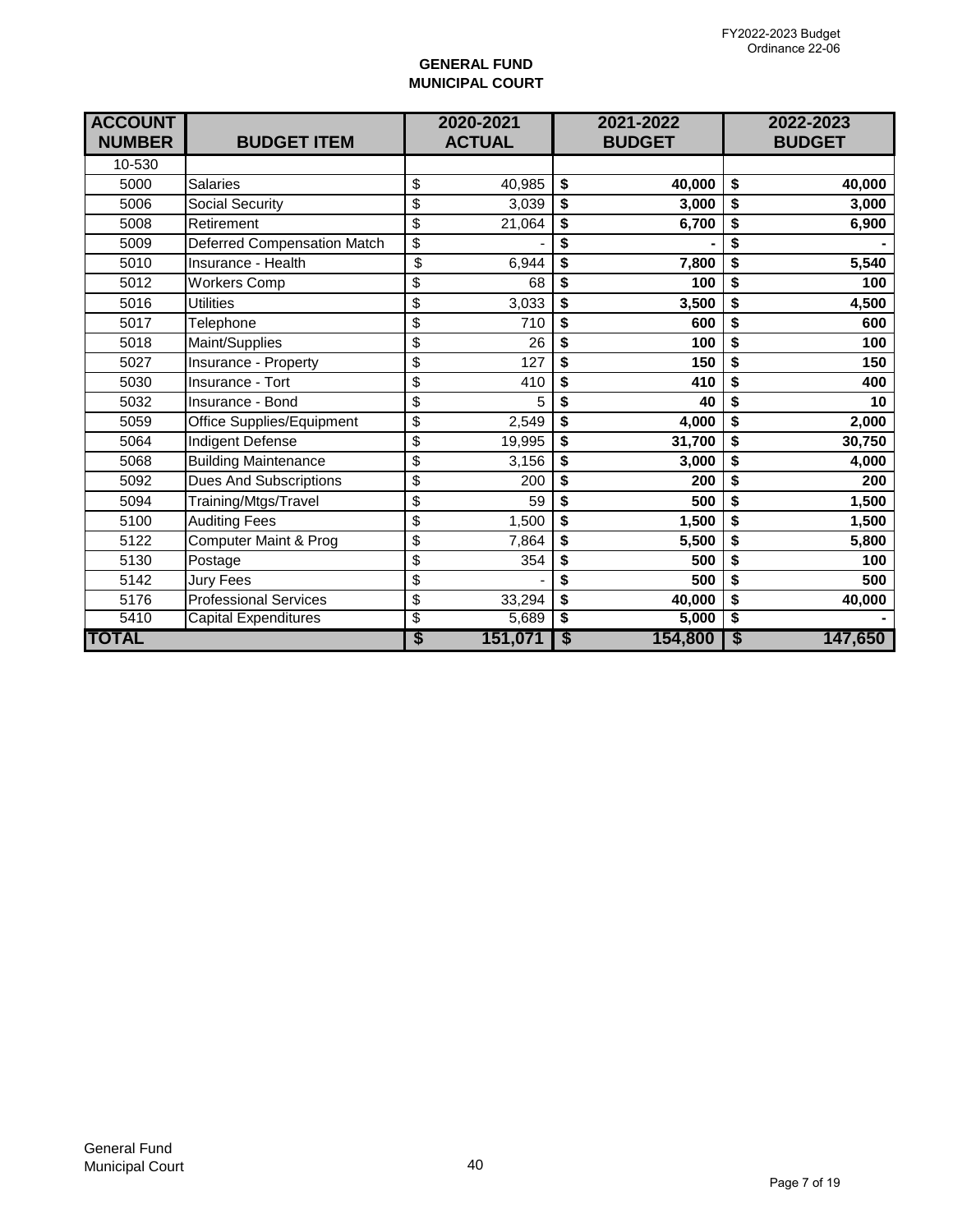### **GENERAL FUND POLICE DEPARTMENT**

| <b>ACCOUNT</b><br><b>NUMBER</b> | <b>BUDGET ITEM</b>              | 2020-2021<br><b>ACTUAL</b>           |           | 2021-2022<br><b>BUDGET</b>           |           | 2022-2023<br><b>BUDGET</b>         |           |
|---------------------------------|---------------------------------|--------------------------------------|-----------|--------------------------------------|-----------|------------------------------------|-----------|
| 10-515                          |                                 |                                      |           |                                      |           |                                    |           |
| 5000                            | Salaries/Police Officer         | \$                                   | 1,024,823 | \$                                   | 1,032,000 | \$                                 | 1,262,500 |
| 5001                            | Salaries/Dispatchers            | \$                                   | 142,524   | \$                                   | 150,200   | \$                                 | 180,000   |
| 5004                            | Overtime                        | \$                                   | 65,752    | \$                                   | 50,000    | \$                                 | 50,000    |
| 5006                            | <b>Social Security</b>          | \$                                   | 88,772    | \$                                   | 95,100    | \$                                 | 114,500   |
| 5008                            | Retirement                      | \$                                   | 200,625   | \$                                   | 230,000   | \$                                 | 291,600   |
| 5009                            | Deferred Compensation Match     | \$                                   | 7,820     | \$                                   | 10,000    | \$                                 | 12,000    |
| 5010                            | Insurance - Health              | \$                                   | 161,220   | \$                                   | 202,250   | \$                                 | 274,000   |
| 5011                            | Insurance - Legal               | \$                                   | 6,071     | $\overline{\mathbf{S}}$              | 6,200     | \$                                 | 7,000     |
| 5012                            | <b>Workers Comp</b>             | \$                                   | 29,159    | \$                                   | 30,400    | \$                                 | 30,000    |
| 5016                            | <b>Utilities</b>                | \$                                   | 11,994    | \$                                   | 15,000    | \$                                 | 15,000    |
| 5017                            | Telephone                       | \$                                   | 34,374    | \$                                   | 35,000    | \$                                 | 30,000    |
| 5018                            | Maint/Supplies                  | \$                                   | 990       | $\overline{\mathbf{S}}$              | 16,000    | \$                                 | 16,000    |
| 5020                            | Vehicle - Repairs               | \$                                   | 21,712    | \$                                   | 15,000    | \$                                 | 18,000    |
| 5021                            | Vehicle - Routine Maint         | \$                                   | 12,842    | \$                                   | 13,000    | \$                                 | 13,000    |
| 5022                            | Vehicle - Fuel                  | \$                                   | 53,811    | \$                                   | 50,000    | \$                                 | 80,000    |
| 5027                            | Insurance - Property            | $\overline{\mathcal{S}}$             | 3,018     | $\overline{\$}$                      | 3,500     | \$                                 | 3,500     |
| 5028                            | Insurance-Vehicle               | \$                                   | 10,941    | $\overline{\mathbf{e}}$              | 11,500    | \$                                 | 1,000     |
| 5030                            | Insurance - Tort                | \$                                   | 63,946    | \$                                   | 65,000    | \$                                 | 55,000    |
| 5032                            | Insurance - Bond                | \$                                   | 93        | \$                                   | 250       | \$                                 | 250       |
| 5037                            | Uniforms & Equipment            | \$                                   | 18,251    | \$                                   | 25,000    | \$                                 | 50,000    |
| 5039                            | <b>Community Relations</b>      | \$                                   | 215       | \$                                   | 5,000     | \$                                 | 5,000     |
| 5051                            | Reserve Officer Program         | \$                                   | 9,527     | \$                                   | 12,000    | \$                                 | 15,000    |
| 5059                            | Office Supplies/Equipment       | \$                                   | 7,618     | \$                                   | 10,000    | \$                                 | 12,000    |
| 5060                            | Radio Expense                   | \$                                   |           | $\overline{\mathcal{S}}$             | 5,000     | \$                                 | 7,000     |
| 5062                            | Jail Expense                    | \$                                   | 17,689    | $\overline{\mathbf{S}}$              | 40,000    | \$                                 | 30,000    |
| 5063                            | Drug Testing                    | \$                                   | 1,057     | \$                                   | 3,000     | \$                                 | 3,000     |
| 5068                            | <b>Building Maintenance</b>     | \$                                   | 12,885    | \$                                   | 12,000    | \$                                 | 13,000    |
| 5070                            | <b>NCIC</b>                     | \$                                   | 1,632     | \$                                   | 700       | \$                                 | 700       |
| 5092                            | <b>Dues And Subscriptions</b>   | \$                                   | 15,487    | $\overline{\mathcal{E}}$             | 22,000    | $\overline{\$}$                    | 4,000     |
| 5094                            | Training/Mtgs/Travel            | \$                                   | 21,717    | $\overline{\mathcal{S}}$             | 10,000    | \$                                 | 20,000    |
| 5122                            | Computer Maint & Prog           | \$                                   | 52,142    | \$                                   | 51,500    | \$                                 | 39,000    |
| 5130                            | Postage                         | \$                                   | 15        | $\overline{\boldsymbol{\mathsf{s}}}$ | 100       | $\overline{\boldsymbol{\epsilon}}$ | 100       |
| 5174                            | <b>Technology Subscriptions</b> |                                      |           | \$                                   |           | \$                                 | 93,300    |
| 5176                            | <b>Professional Services</b>    | \$                                   | 3,002     | $\overline{\mathcal{S}}$             | 3,000     | \$                                 | 3,000     |
| 5199                            | K-9 Unit Program                | \$                                   | 1,097     | \$                                   | 1,000     | \$                                 | 500       |
| 5202                            | <b>Equipment Leases</b>         | \$                                   | 5,787     | \$                                   | 4,700     | \$                                 | 7,000     |
| 5204                            | Capital Leases                  | \$                                   | 68,753    | \$                                   | 122,600   | \$                                 | 140,000   |
| 5215                            | <b>Grant Expenses</b>           | \$                                   |           | $\overline{\mathbf{S}}$              | 5,000     | \$                                 | 5,000     |
| 5410                            | Capital Expenditures            | \$                                   | 61,664    | \$                                   | 40,000    | \$                                 | 25,000    |
| 5411                            | Capital Expenditures - Financed | \$                                   |           | $\overline{\$}$                      | 212,000   | \$                                 | 240,000   |
| <b>TOTAL</b>                    |                                 | $\overline{\boldsymbol{\mathsf{S}}}$ | 2,239,025 | $\overline{\boldsymbol{\mathsf{s}}}$ | 2,615,000 | \$                                 | 3,165,950 |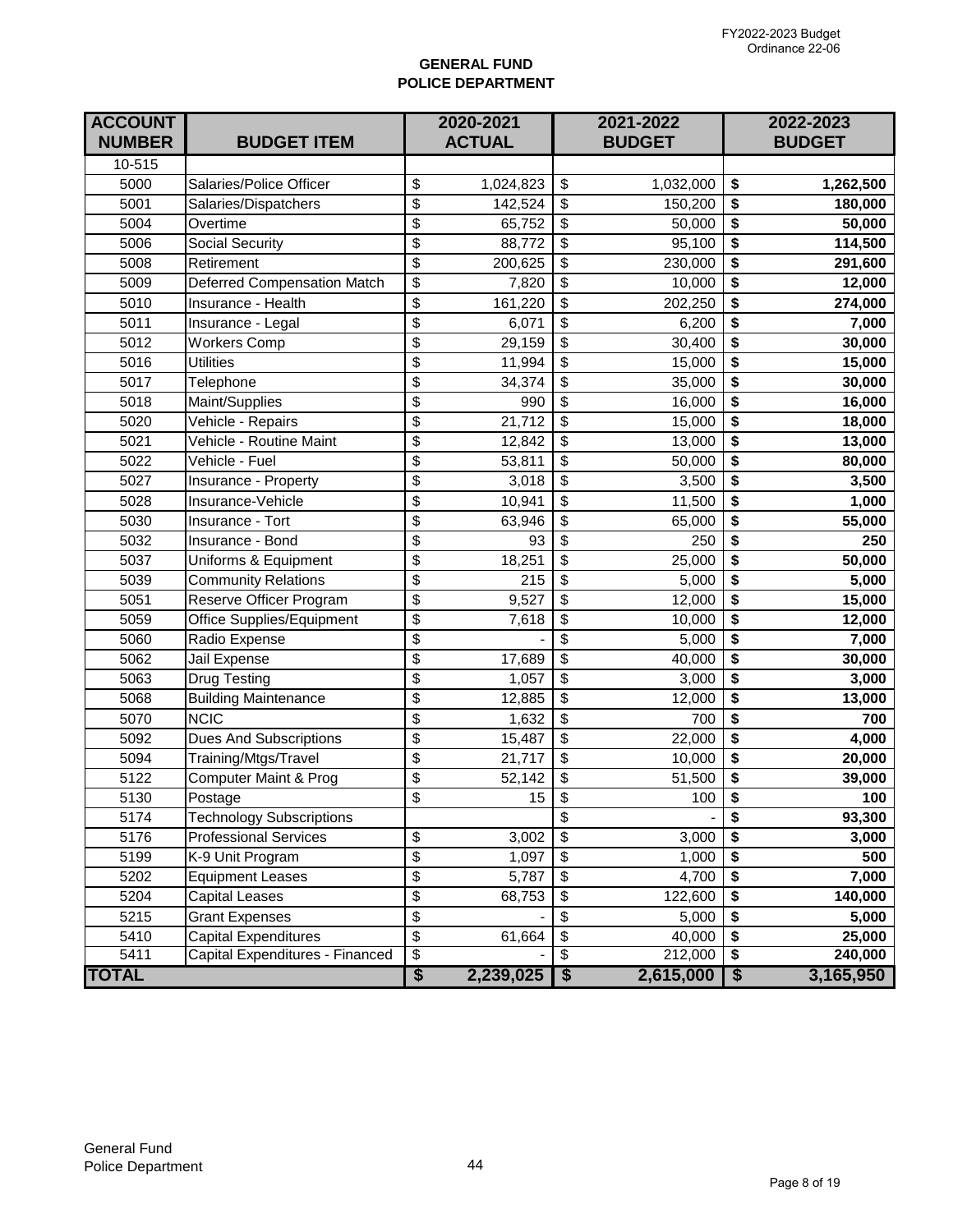## **GENERAL FUND RECREATION DEPARTMENT**

| <b>ACCOUNT</b><br><b>NUMBER</b> | <b>BUDGET ITEM</b>                 |                                      | 2020-2021<br><b>ACTUAL</b> |                                        | 2021-2022<br><b>BUDGET</b> |                                      | 2022-2023<br><b>BUDGET</b> |
|---------------------------------|------------------------------------|--------------------------------------|----------------------------|----------------------------------------|----------------------------|--------------------------------------|----------------------------|
| 10-525                          |                                    |                                      |                            |                                        |                            |                                      |                            |
| 5000                            | <b>Salaries</b>                    | \$                                   | 326,839                    | \$                                     | 379,500                    | \$                                   | 388,300                    |
| 5002                            | Labor                              | $\overline{\boldsymbol{\theta}}$     | 7,672                      | \$                                     | 10,000                     | \$                                   | 12,000                     |
| 5006                            | Social Security                    | \$                                   | 25,003                     | \$                                     | 30,300                     | \$                                   | 30,900                     |
| 5008                            | Retirement                         | \$                                   | 49,830                     | \$                                     | 62,900                     | \$                                   | 68,200                     |
| 5009                            | <b>Deferred Compensation Match</b> | $\overline{\mathcal{S}}$             | 3,616                      | \$                                     | 4,200                      | \$                                   | 3,750                      |
| 5010                            | Insurance - Health                 | $\overline{\mathbf{e}}$              | 48,443                     | $\overline{\mathcal{S}}$               | 62,200                     | \$                                   | 77,900                     |
| 5012                            | <b>Workers Comp</b>                | $\overline{\$}$                      | 3,200                      | $\overline{\$}$                        | 3,500                      | \$                                   | 2,700                      |
| 5016                            | <b>Utilities</b>                   | $\overline{\mathbf{e}}$              | 80,980                     | \$                                     | 90,000                     | \$                                   | 95,000                     |
| 5017                            | Telephone                          | \$                                   | 6,905                      | \$                                     | 4,400                      | \$                                   | 4,800                      |
| 5018                            | Maintenance & Supplies             | $\overline{\mathcal{S}}$             | 67,692                     | \$                                     | 54,000                     | \$                                   | 65,000                     |
| 5020                            | Vehicle - Repairs                  | \$                                   | 4,851                      | \$                                     | 2,000                      | \$                                   | 3,000                      |
| 5021                            | Vehicle - Routine Main             | $\overline{\mathcal{S}}$             | 1,204                      | $\overline{\boldsymbol{\theta}}$       | 1,000                      | \$                                   | 1,000                      |
| 5022                            | Vehicle - Fuel                     | \$                                   | 8,715                      | \$                                     | 8,000                      | \$                                   | 11,000                     |
| 5027                            | Insurance - Property               | \$                                   | 3,457                      | \$                                     | 3,900                      | \$                                   | 3,500                      |
| 5028                            | Insurance - Vehicle                | $\overline{\mathcal{S}}$             | 2,971                      | \$                                     | 3,100                      | \$                                   | 2,850                      |
| 5030                            | Insurance - Tort                   | \$                                   | 4,513                      | $\overline{\mathbb{S}}$                | 4,500                      | \$                                   | 4,100                      |
| 5032                            | Insurance - Bond                   | $\overline{\boldsymbol{\theta}}$     | 102                        | $\overline{\$}$                        | 100                        | \$                                   | 100                        |
| 5034                            | <b>Facility Rental</b>             | $\overline{\mathbf{e}}$              | 1,522                      | \$                                     | 2,500                      | \$                                   | 2,500                      |
| 5037                            | Uniforms & Equipment               | \$                                   | 2,718                      | \$                                     | 2,500                      | \$                                   | 2,500                      |
| 5059                            | Office Supplies/Equipment          | $\overline{\boldsymbol{\theta}}$     | 2,057                      | \$                                     | 2,000                      | \$                                   | 2,000                      |
| 5063                            | <b>Drug Testing</b>                | \$                                   | 442                        | \$                                     | 400                        | \$                                   | 400                        |
| 5068                            | <b>Building Maintenance</b>        | $\overline{\boldsymbol{\theta}}$     | 10,779                     | \$                                     | 10,000                     | \$                                   | 12,000                     |
| 5076                            | Advertisement                      | \$                                   | 300                        | \$                                     | 1,000                      | \$                                   | 1,000                      |
| 5088                            | Umpires, Referee, Concession       | \$                                   | 19,840                     | \$                                     | 50,000                     | \$                                   | 50,000                     |
| 5089                            | <b>Recreation Supplies</b>         | $\overline{\mathcal{S}}$             | 56,413                     | \$                                     | 75,000                     | \$                                   | 75,000                     |
| 5092                            | Dues & Subscriptions               | \$                                   | 2,273                      | \$                                     | 2,500                      | \$                                   | 2,500                      |
| 5094                            | Training/Mtgs/Travel               | $\overline{\mathcal{S}}$             | 1,451                      | $\overline{\mathbf{S}}$                | 5,300                      | \$                                   | 5,400                      |
| 5096                            | Concession Expenses                | $\overline{\$}$                      | 1,155                      | $\overline{\boldsymbol{\theta}}$       | 13,000                     | \$                                   | 1,500                      |
| 5122                            | Computer Maint & Prog              | \$                                   | 12,321                     | \$                                     | 30,000                     | \$                                   | 13,000                     |
| 5130                            | Postage                            | $\overline{\boldsymbol{\theta}}$     | 4                          | \$                                     | 50                         | \$                                   | 50                         |
| 5143                            | Gallery 120                        | $\overline{\mathbf{e}}$              | 1,443                      | \$                                     | 7,500                      | \$                                   | 7,500                      |
| 5174                            | <b>Technology Subscriptions</b>    | $\overline{\$}$                      |                            | $\overline{\mathbf{S}}$                |                            | \$                                   | 41,000                     |
| $\overline{5176}$               | <b>Professional Services</b>       | \$                                   | 4,874                      | $\overline{\boldsymbol{\mathfrak{s}}}$ | 6,000                      | $\overline{\boldsymbol{\mathsf{s}}}$ | 8,000                      |
| 5202                            | <b>Equipment Leases</b>            |                                      |                            | \$                                     | 2,200                      | \$                                   | 2,200                      |
| 5204                            | Capital Leases                     |                                      |                            | \$                                     | 23,000                     | \$                                   | 23,000                     |
| 5211                            | St. Patrick's Day Festival         | $\boldsymbol{\mathsf{S}}$            |                            | $\overline{\mathcal{S}}$               | 1,500                      | \$                                   | 1,500                      |
| 5215                            | <b>Grant Expenses</b>              | $\overline{\$}$                      | 120                        | $\overline{\mathbf{S}}$                | 57,500                     | \$                                   | 10,000                     |
| 5410                            | Capital Expenditures               |                                      |                            | $\overline{\mathcal{S}}$               | 15,600                     | \$                                   | 16,000                     |
| 5411                            | Capital Expenditures - Financed    | \$                                   | 19,474                     | $\boldsymbol{\mathsf{S}}$              | 43,000                     | \$                                   |                            |
| 5412                            | Park Upgrades                      | \$                                   | 3,475                      | \$                                     | 110,250                    | \$                                   | 130,250                    |
| 5416                            | Live Well Clover                   | \$                                   | 120                        | \$                                     | 5,000                      | \$                                   | 2,000                      |
| <b>TOTAL</b>                    |                                    | $\overline{\boldsymbol{\mathsf{s}}}$ | 786,774                    | $\overline{\mathsf{s}}$                | 1,189,400                  | $\overline{\$}$                      | 1,183,400                  |
|                                 |                                    |                                      |                            |                                        |                            |                                      |                            |
| <b>TRANSFER TO CAPITAL</b>      |                                    |                                      |                            | $\bullet$                              | $100,500$   \$             |                                      | 100,000                    |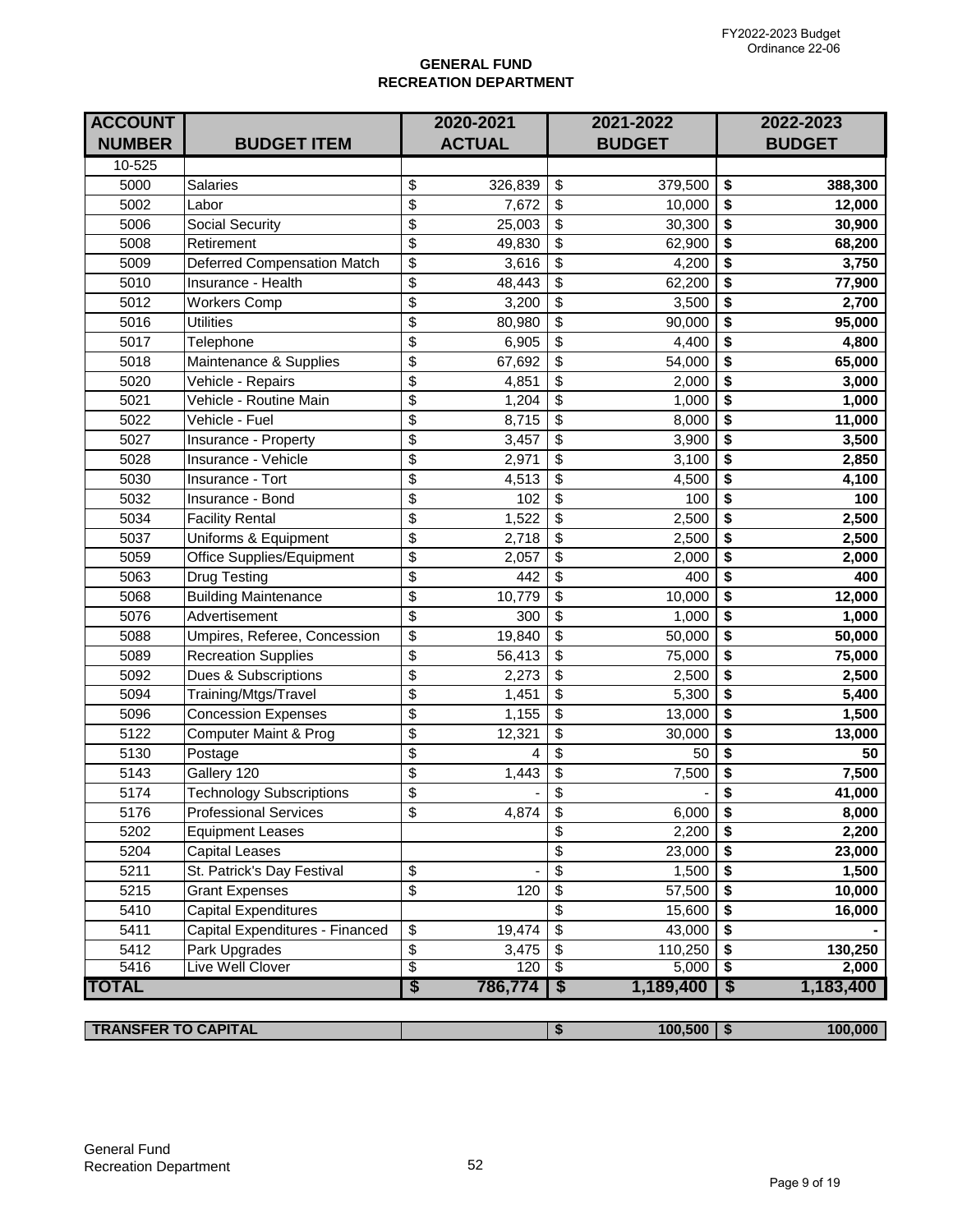### **GENERAL FUND STREETS AND SANITATION DEPARTMENT**

| <b>ACCOUNT</b><br><b>NUMBER</b> | <b>BUDGET ITEM</b>               | 2020-2021<br><b>ACTUAL</b>           |           | 2021-2022<br><b>BUDGET</b>           |           | 2022-2023<br><b>BUDGET</b>           |           |
|---------------------------------|----------------------------------|--------------------------------------|-----------|--------------------------------------|-----------|--------------------------------------|-----------|
| 10-500                          |                                  |                                      |           |                                      |           |                                      |           |
| 5000                            | <b>Salaries</b>                  | \$                                   | 315,591   | \$                                   | 345,200   | \$                                   | 383,000   |
| 5006                            | Social Security                  | \$                                   | 22,969    | \$                                   | 26,800    | \$                                   | 29,600    |
| 5008                            | Retirement                       | \$                                   | 47,768    | \$                                   | 57,100    | \$                                   | 67,250    |
| 5009                            | Deferred Compensation Match      | $\overline{\mathcal{S}}$             | 3,309     | $\overline{\mathcal{E}}$             | 3,750     | \$                                   | 3,750     |
| 5010                            | Insurance - Health               | \$                                   | 51,499    | $\overline{\mathcal{E}}$             | 62,200    | \$                                   | 63,300    |
| 5012                            | <b>Workers Comp</b>              | \$                                   | 12,036    | \$                                   | 12,600    | \$                                   | 12,600    |
| 5016                            | <b>Utilities</b>                 | \$                                   | 80,804    | \$                                   | 86,000    | \$                                   | 82,000    |
| 5017                            | Telephone                        | \$                                   | 2,359     | $\overline{\mathbf{S}}$              | 2,000     | \$                                   | 2,000     |
| 5018                            | Maintenance & Supplies           | \$                                   | 14,049    | \$                                   | 25,000    | \$                                   | 25,000    |
| 5020                            | Vehicle-Repairs                  | \$                                   | 18,770    | \$                                   | 20,000    | \$                                   | 25,000    |
| 5021                            | Vehicle - Routine Main.          | \$                                   | 9,696     | \$                                   | 10,000    | \$                                   | 15,000    |
| 5022                            | Vehicle - Fuel                   | \$                                   | 22,706    | $\overline{\mathcal{S}}$             | 20,000    | \$                                   | 35,000    |
| 5027                            | Insurance - Property             | \$                                   | 799       | \$                                   | 850       | \$                                   | 800       |
| 5028                            | Insurance - Vehicle              | \$                                   | 12,300    | \$                                   | 13,000    | \$                                   | 12,000    |
| 5030                            | Insurance - Tort                 | \$                                   | 2,872     | \$                                   | 3,000     | \$                                   | 2,600     |
| 5032                            | Insurance - Bond                 | \$                                   | 10        | $\overline{\mathbf{S}}$              | 100       | \$                                   | 100       |
| 5034                            | <b>Uniforms Rental</b>           | $\overline{\mathcal{S}}$             | 1,530     | \$                                   | 2,000     | \$                                   | 2,500     |
| 5037                            | Uniforms & Equipment             | \$                                   | 312       | \$                                   | 800       | \$                                   | 1,000     |
| 5040                            | Waste Management                 | \$                                   | 4,150     | \$                                   | 4,500     | \$                                   | 5,800     |
| 5042                            | <b>Landfill Fees</b>             | \$                                   | 143,374   | \$                                   | 150,000   | \$                                   | 150,000   |
| 5045                            | Curbside Recycling               | \$                                   | 50,769    | \$                                   | 50,000    | \$                                   | 60,000    |
| 5059                            | Office Supplies/Equipment        | \$                                   | 202       | \$                                   | 300       | \$                                   | 300       |
| 5063                            | <b>Drug Testing</b>              | \$                                   | 415       | \$                                   | 500       | \$                                   | 500       |
| 5068                            | <b>Building Maintenance</b>      | $\overline{\mathcal{S}}$             | 2,035     | $\overline{\mathbf{S}}$              | 10,000    | \$                                   | 10,000    |
| 5082                            | <b>Contract Maintenance</b>      | \$                                   | 674       | $\overline{\mathbf{S}}$              | 1,000     | \$                                   | 1,000     |
| 5092                            | Dues and Subscriptions           | \$                                   | 317       | \$                                   | 400       | \$                                   | 400       |
| 5094                            | Training/Mtgs/Travel             | \$                                   |           | \$                                   | 100       | \$                                   | 100       |
| 5122                            | <b>Computer Maint &amp; Prog</b> | \$                                   | 1,305     | $\overline{\mathcal{E}}$             | 1,500     | \$                                   | 1,500     |
| 5130                            | Postage                          | $\overline{\mathcal{S}}$             | 22        | $\overline{\mathcal{E}}$             | 50        | \$                                   | 50        |
| 5176                            | <b>Professional Services</b>     | \$                                   | 1,478     | $\overline{\mathbf{S}}$              | 5,000     | \$                                   | 5,000     |
| 5181                            | Stormwater Repair                | \$                                   |           | \$                                   | 25,000    | \$                                   | 25,000    |
| 5204                            | <b>Capital Lease</b>             |                                      |           | $\overline{\$}$                      | 193,900   | $\overline{\$}$                      | 180,800   |
| 5206                            | Pedestrian Improvements          | \$                                   |           | \$                                   | 5,000     | \$                                   | 5,000     |
| 5210                            | <b>Street Repair - Minor</b>     | \$                                   | 1,316     | \$                                   | 5,000     | \$                                   | 5,000     |
| 5215                            | <b>Grant Expense</b>             | \$                                   |           | \$                                   | 4,000     | \$                                   | 4,000     |
| 5410                            | Capital Expenditures             | \$                                   | 11,427    | \$                                   | 130,000   | \$                                   | 120,000   |
| 5411                            | Capital Expenditures - Financed  | \$                                   | 140,259   | \$                                   | 400,000   | \$                                   | 83,000    |
| 5475                            | <b>Cemetery Expenses</b>         | \$                                   | 23,554    | $\overline{\$}$                      | 30,000    | $\overline{\boldsymbol{\mathsf{s}}}$ | 37,000    |
| <b>TOTAL</b>                    |                                  | $\overline{\boldsymbol{\mathsf{S}}}$ | 1,000,676 | $\overline{\boldsymbol{\mathsf{s}}}$ | 1,706,650 | $\overline{\boldsymbol{\mathsf{S}}}$ | 1,456,950 |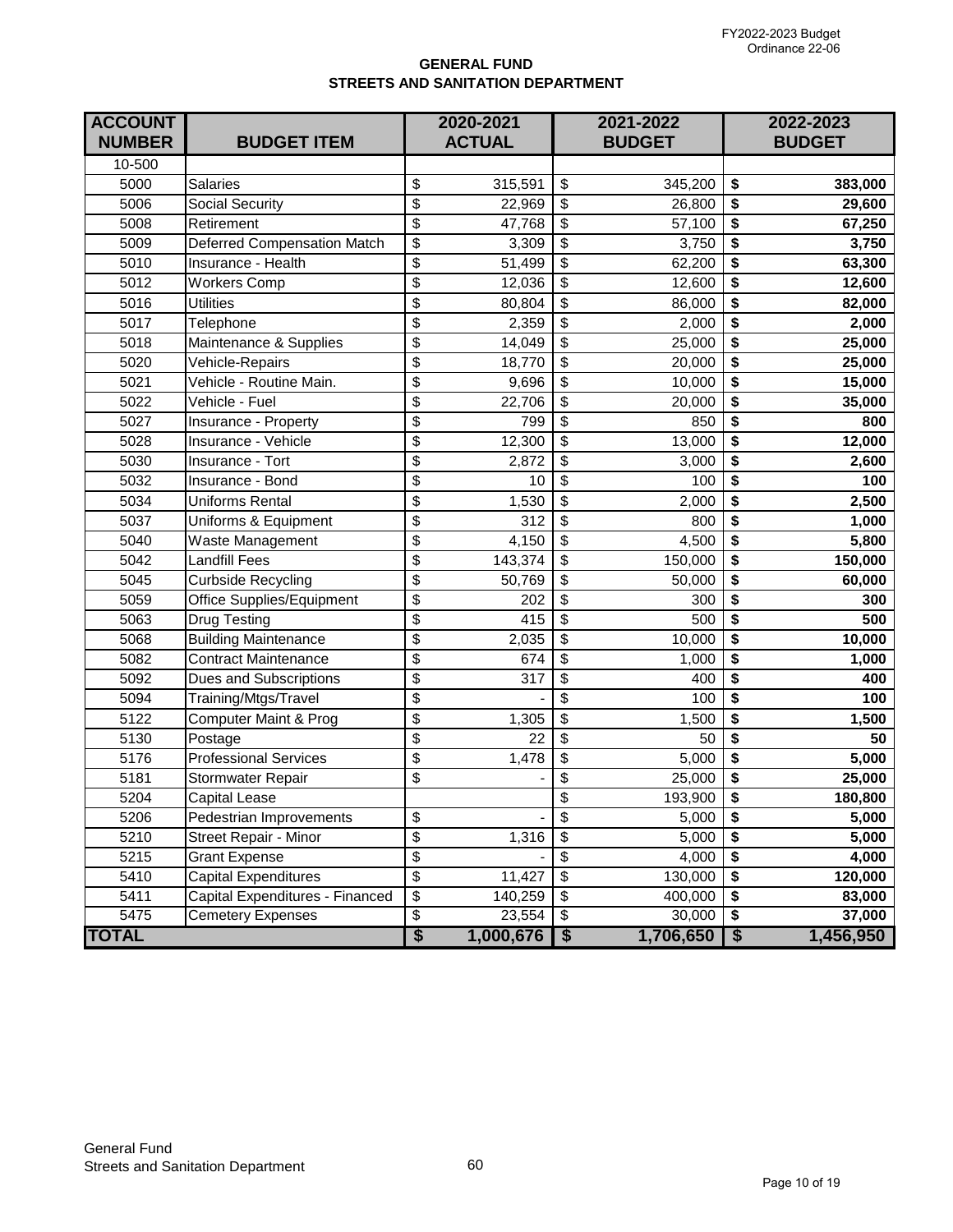#### **ENTERPRISE FUND TOTALS**

| <b>REVENUES</b>                 | 2020-2021<br><b>ACTUAL</b> |                 | 2021-2022<br><b>BUDGET</b> |           |    | 2022-2023<br><b>BUDGET</b> |
|---------------------------------|----------------------------|-----------------|----------------------------|-----------|----|----------------------------|
|                                 | \$                         | $3,667,772$ \\$ |                            | 3,435,300 | S  | 3,844,300                  |
|                                 |                            |                 |                            |           |    |                            |
| <b>General Fund Transfer In</b> | S                          |                 | S                          | -         |    |                            |
|                                 |                            |                 |                            |           |    |                            |
| <b>Budgeted Fund Balance</b>    | \$                         |                 | \$                         | 414,520   | S  | 695,425                    |
|                                 |                            |                 |                            |           |    |                            |
| <b>TOTAL</b>                    |                            | 3,667,772       |                            | 3,849,820 | -S | 4,539,725                  |

| <b>IEXPENDITURES</b> |                                     | 2020-2021<br><b>ACTUAL</b> |  | 2021-2022<br><b>BUDGET</b> |  | 2022-2023<br><b>BUDGET</b> |
|----------------------|-------------------------------------|----------------------------|--|----------------------------|--|----------------------------|
|                      |                                     |                            |  |                            |  |                            |
| 20-555               | Water/Sewer Department              | 2,530,159                  |  | 3,504,860                  |  | 4,107,700                  |
|                      | <b>Contribution to Fund Balance</b> |                            |  |                            |  |                            |
| <b>TOTAL</b>         |                                     | 2,530,159                  |  | 3,504,860                  |  | 4,107,700                  |

| <b>ITRANSFERS</b> |                                                     | 2020-2021<br><b>ACTUAL</b> |         | 2021-2022<br><b>BUDGET</b> |           | 2022-2023<br><b>BUDGET</b> |
|-------------------|-----------------------------------------------------|----------------------------|---------|----------------------------|-----------|----------------------------|
|                   |                                                     |                            |         |                            |           |                            |
|                   | Reimbursement to General Fund for Shared Operations |                            | 341.100 |                            | $341,140$ | 428,200                    |
|                   | Replacement & Rehabilitation Fund                   |                            |         |                            | 3.820     |                            |
| <b>ITOTAL</b>     |                                                     |                            | 341,100 |                            | 344,960   | 428,200                    |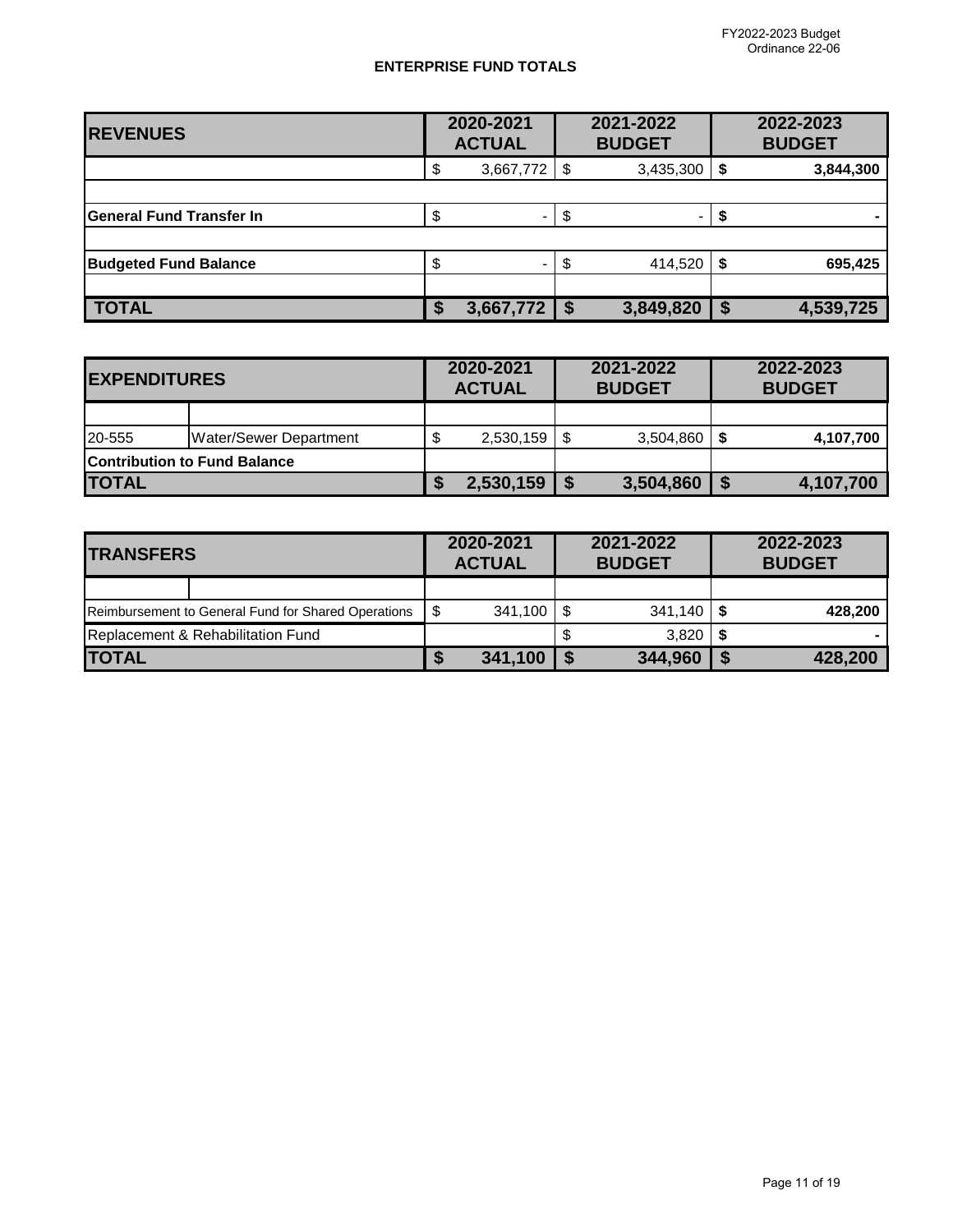#### **ENTERPRISE FUND REVENUE**

| <b>ACCOUNT</b><br><b>NUMBER</b> | <b>BUDGET ITEM</b>            |                                      | 2020-2021<br><b>ACTUAL</b> |                  | 2021-2022<br><b>BUDGET</b> |                                      | 2022-2023<br><b>BUDGET</b> |
|---------------------------------|-------------------------------|--------------------------------------|----------------------------|------------------|----------------------------|--------------------------------------|----------------------------|
| 20-400                          |                               |                                      |                            |                  |                            |                                      |                            |
| 4013                            | <b>Credit Card Revenue</b>    | \$                                   | 1,530                      | \$               | 59,000                     | \$                                   | 60,000                     |
| 4026                            | Sale of Assets                | \$                                   | 4,300                      | \$               | 5,000                      | \$                                   | 12,000                     |
| 4028                            | Interest Income               | \$                                   | 5,490                      | \$               | 5,000                      | \$                                   | 6,000                      |
| 4030                            | Misc. Revenue                 | \$                                   | 6,442                      | \$               | 10,000                     | \$                                   | 8,000                      |
| 4038                            | Set Off Debt                  | \$                                   | 922                        | \$               | 3,000                      | \$                                   | 3,000                      |
| 4047                            | <b>Grants Water Dept</b>      | \$                                   |                            | \$               |                            |                                      |                            |
| 4049                            | <b>Grants Sewer Dept</b>      | \$                                   |                            | \$               |                            |                                      |                            |
| 4050                            | <b>State Revenue</b>          |                                      | SCRS\$                     | \$               | 2,300                      | \$                                   | 2,300                      |
| 4100                            | <b>Service Connection Fee</b> | \$                                   | 94,310                     | \$               | 70,000                     | \$                                   | 80,000                     |
| 4102                            | <b>Water Revenue</b>          | \$                                   | 1,736,997                  | \$               | 1,700,000                  | \$                                   | 1,785,000                  |
| 4104                            | <b>New Water Installation</b> | \$                                   | 18,900                     | \$               | 16,000                     | \$                                   | 20,000                     |
| 4108                            | Late Fees                     | \$                                   | 76,711                     | \$               | 85,000                     | \$                                   | 78,000                     |
| 4110                            | Sewer Revenue                 | \$                                   | 1,656,391                  | \$               | 1,610,000                  | \$                                   | 1,690,000                  |
| 4112                            | <b>New Sewer Installation</b> | \$                                   | 9,888                      | \$               | 5,000                      | \$                                   | 5,000                      |
| 4113                            | <b>Pretreatment Fees</b>      | \$                                   | 2,250                      | \$               | 2,000                      | \$                                   | 4,000                      |
| 4115                            | Transfer Fee                  | \$                                   | 6,000                      | \$               | 1,000                      | \$                                   | 1,000                      |
| 4116                            | <b>SC DHEC Fee</b>            | \$                                   | 30,703                     | \$               | 31,000                     | \$                                   | 30,000                     |
| 4800                            | Lease Purchase Financing      | \$                                   | 16,938                     | \$               | 52,000                     | \$                                   | 60,000                     |
| <b>TOTAL</b>                    |                               | $\overline{\boldsymbol{\mathsf{s}}}$ | 3,667,772                  | $\boldsymbol{s}$ | 3,656,300                  | $\overline{\boldsymbol{\mathsf{s}}}$ | 3,844,300                  |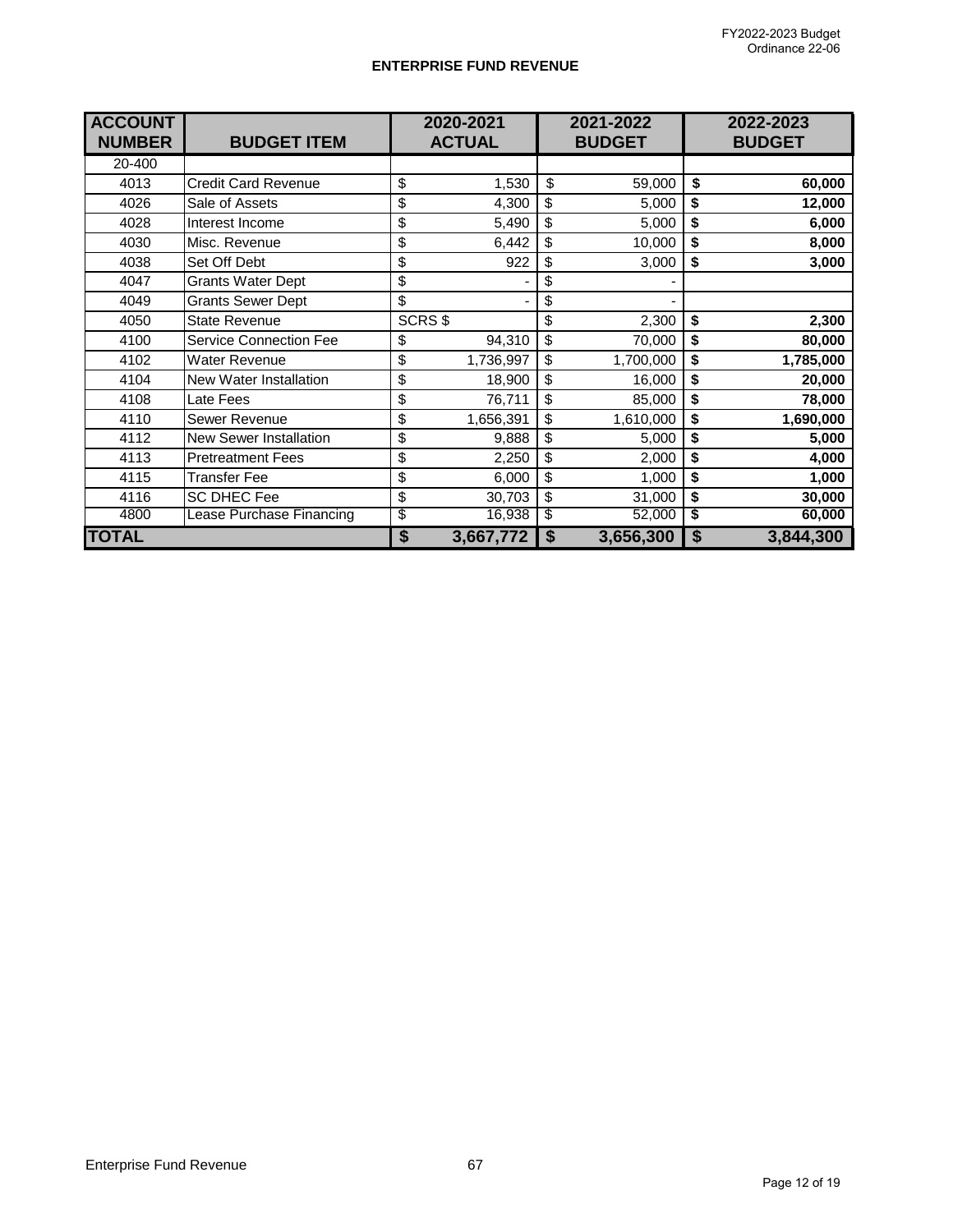### **ENTERPRISE FUND WATER/SEWER DEPARTMENT**

| <b>ACCOUNT</b><br><b>NUMBER</b> | <b>BUDGET ITEM</b>              |                          | 2020-2021<br><b>ACTUAL</b> |                          | 2021-2022<br><b>BUDGET</b> |                                      | 2022-2023<br><b>BUDGET</b> |
|---------------------------------|---------------------------------|--------------------------|----------------------------|--------------------------|----------------------------|--------------------------------------|----------------------------|
| 20-555                          |                                 |                          |                            |                          |                            |                                      |                            |
| 5000                            | <b>Salaries</b>                 | \$                       | 265,100                    | \$                       | 345,850                    | \$                                   | 412,000                    |
| 5006                            | <b>Social Security</b>          | \$                       | 19,320                     | \$                       | 26,800                     | \$                                   | 31,700                     |
| 5008                            | Retirement                      | \$                       | 25,435                     | \$                       | 57,300                     | \$                                   | 72,350                     |
| 5009                            | Deferred Compensation Match     | \$                       | 2,231                      | \$                       | 2,250                      | \$                                   | 2,250                      |
| 5010                            | Insurance - Health              | \$                       | 40,163                     | \$                       | 60,300                     | \$                                   | 93,000                     |
| 5012                            | <b>Workers Comp</b>             | \$                       | 3,224                      | \$                       | 3,500                      | \$                                   | 3,250                      |
| 5016                            | <b>Utilities</b>                | \$                       | 91,712                     | $\overline{\mathcal{S}}$ | 97,000                     | \$                                   | 90,000                     |
| 5017                            | Telephone                       | $\overline{\$}$          | 18,193                     | $\overline{\$}$          | 20,000                     | \$                                   | 21,000                     |
| 5018                            | Maintenance & Supplies          | \$                       | 82,370                     | \$                       | 95,000                     | \$                                   | 110,000                    |
| 5020                            | Vehicle-Repairs                 | \$                       | 15,161                     | \$                       | 15,000                     | \$                                   | 15,000                     |
| 5021                            | Vehicle-Routine Main            | \$                       | 3,244                      | \$                       | 5,000                      | \$                                   | 5,000                      |
| 5022                            | Vehicle - Fuel                  | \$                       | 28,991                     | \$                       | 30,000                     | \$                                   | 35,000                     |
| 5027                            | Insurance - Property            | \$                       | 5,698                      | \$                       | 3,300                      | \$                                   | 3,000                      |
| 5028                            | Insurance - Vehicle             | \$                       | 3,892                      | \$                       | 4,100                      | \$                                   | 4,000                      |
| 5030                            | Insurance - Tort                | \$                       | 2,051                      | \$                       | 2,200                      | \$                                   | 1,900                      |
| 5032                            | Insurance - Bond                | \$                       | 97                         | $\overline{\mathbb{S}}$  | 100                        | \$                                   | 100                        |
| 5034                            | <b>Uniform Rental</b>           | \$                       | 1,642                      | $\overline{\mathbb{S}}$  | 2,400                      | \$                                   | 2,800                      |
| 5037                            | Uniforms & Equipment            | \$                       | 311                        | $\overline{\mathbf{S}}$  | 1,200                      | \$                                   | 1,500                      |
| 5038                            | <b>Bad Debts</b>                | \$                       | 20,621                     | $\overline{\mathcal{S}}$ | 20,000                     | \$                                   | 20,000                     |
| 5058                            | <b>Bank Charges</b>             | \$                       | 10,728                     | \$                       | 62,500                     | \$                                   | 62,000                     |
| 5059                            | Office Supplies/Equipment       | \$                       | 1,351                      | \$                       | 1,500                      | \$                                   | 2,000                      |
| 5063                            | Drug Testing                    | \$                       | 180                        | \$                       | 300                        | \$                                   | 300                        |
| 5068                            | <b>Building Maintenance</b>     | \$                       | 5,537                      | \$                       | 10,000                     | \$                                   | 10,000                     |
| 5076                            | Advertisement                   | \$                       | 40                         | \$                       | 100                        | \$                                   | 500                        |
| 5082                            | <b>Contract Maintenance</b>     | \$                       | 23,904                     | \$                       | 25,000                     | \$                                   | 16,500                     |
| 5092                            | Dues & Subscriptions            | \$                       | 1,676                      | $\overline{\mathcal{S}}$ | 1,300                      | \$                                   | 1,800                      |
| 5094                            | Training/Mtgs/Travel            | \$                       | 292                        | $\overline{\mathbb{S}}$  | 1,000                      | \$                                   | 1,000                      |
| 5122                            | Computer Maint & Prog           | \$                       | 5,146                      | $\overline{\mathbf{S}}$  | 4,000                      | \$                                   | 5,500                      |
| 5130                            | Postage                         | \$                       |                            | $\overline{\mathcal{S}}$ | 50                         | \$                                   | 50                         |
| 5174                            | <b>Technology Subscriptions</b> |                          |                            | \$                       |                            | \$                                   | 7,000                      |
| 5176                            | <b>Professional Services</b>    | \$                       | 14,252                     | \$                       | 55,000                     | \$                                   | 50,000                     |
| 5204                            | Capital Lease                   | \$                       | 448                        | \$                       | 67,400                     | \$                                   | 58,400                     |
| 5210                            | Lab Testing                     | \$                       | 13,554                     | $\boldsymbol{\theta}$    | 18,000                     | \$                                   | 12,000                     |
| 5212                            | <b>DHEC Fee</b>                 | \$                       | 11,721                     | \$                       | 12,000                     | \$                                   | 12,000                     |
| 5215                            | <b>Grant Expenses</b>           | \$                       |                            | \$                       | 4,000                      | \$                                   | 4,000                      |
| 5409                            | <b>CDBG Grant Expenses</b>      | \$                       |                            | \$                       | 38,600                     | \$                                   | 21,000                     |
| 5410                            | <b>Capital Expenditures</b>     | $\overline{\mathcal{S}}$ | 11,040                     | $\overline{\mathcal{S}}$ | 210,000                    | \$                                   | 520,000                    |
| 5411                            | Capital Expenditures - Financed |                          |                            | $\overline{\mathbf{S}}$  | 52,000                     | $\overline{\bullet}$                 | 60,000                     |
| 5413                            | Debt Payment                    |                          |                            | $\overline{\mathcal{L}}$ | 362,000                    | \$                                   | 359,000                    |
| 5415                            | Revolving Loan Fund             | \$                       |                            | \$                       |                            |                                      |                            |
| 5445                            | Meter Purchase                  | \$                       | 21,380                     | \$                       | 25,000                     | \$                                   | 35,000                     |
| 5450                            | <b>Water Purchase</b>           | \$                       | 723,542                    | \$                       | 768,000                    | \$                                   | 863,800                    |
| 5460                            | Sewer Purchase                  | \$                       | 1,018,014                  | \$                       | 1,090,000                  | \$                                   | 1,050,000                  |
| 5470                            | Monitoring & Surcharges         | \$                       | 37,898                     | \$                       | 20,000                     | \$                                   | 32,000                     |
| <b>TOTAL</b>                    |                                 | \$                       | 2,530,159                  | S                        | 3,619,050                  | $\overline{\boldsymbol{\mathsf{s}}}$ | 4,107,700                  |
|                                 | <b>Transfer to General Fund</b> | \$                       | 341,100                    | \$                       | 423,000                    | $\overline{\mathbf{3}}$              | 428,200                    |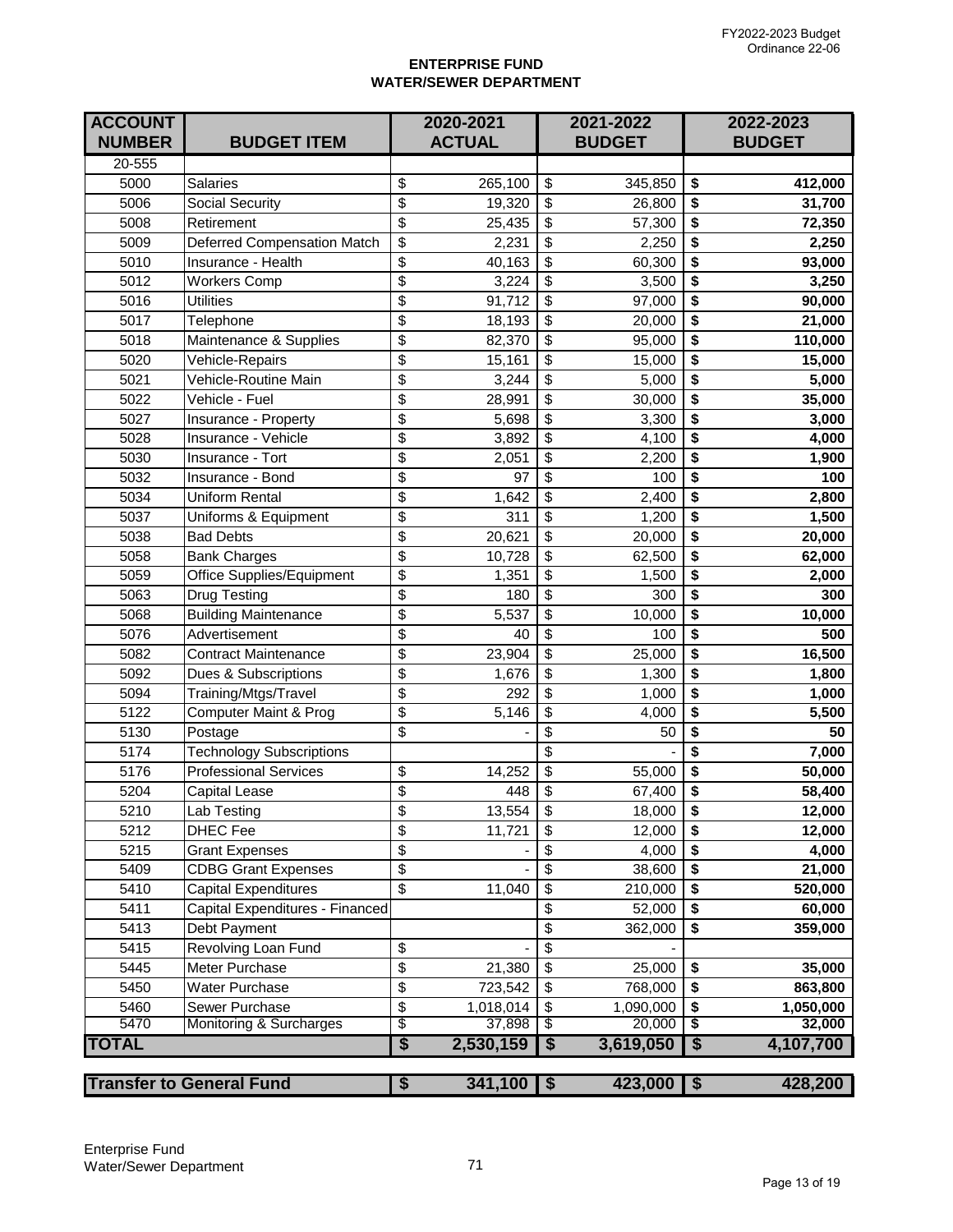### **SPECIAL REVENUE FUND HOSPITALITY TAX**

# **REVENUES**

| <b>ACCOUNT</b><br><b>NUMBER</b> | <b>BUDGET ITEM</b>     | 2020-2021<br><b>ACTUAL</b> | 2021-2022<br><b>BUDGET</b> |         | 2022-2023<br><b>BUDGET</b> |
|---------------------------------|------------------------|----------------------------|----------------------------|---------|----------------------------|
| 50-400                          |                        |                            |                            |         |                            |
| 4028                            | Interest Income        | \$<br>126                  | \$                         | 100     | 200                        |
| 4052                            | <b>Other Revenues</b>  | \$<br>۰                    |                            | 5,000   | 5,000                      |
| 4055                            | <b>Hospitality Tax</b> | \$<br>292,576              | \$                         | 275,000 | 315,000                    |
|                                 |                        |                            |                            |         |                            |
| <b>Budgeted Fund Balance</b>    |                        |                            |                            | 300     | 35,000                     |
|                                 |                        |                            |                            |         |                            |
| <b>TOTAL</b>                    |                        | 292,702                    |                            | 280,400 | 355,200                    |

| <b>ACCOUNT</b><br><b>NUMBER</b> | <b>BUDGET ITEM</b>                  |               | 2020-2021<br><b>ACTUAL</b> | 2021-2022<br><b>BUDGET</b> |         |    | 2022-2023<br><b>BUDGET</b> |
|---------------------------------|-------------------------------------|---------------|----------------------------|----------------------------|---------|----|----------------------------|
| 50-500                          |                                     |               |                            |                            |         |    |                            |
| 5004                            | Overtime                            | \$            | -                          | \$                         | 8,500   | \$ | 11,000                     |
| 5059                            | Office Supplies/Equipment           | $\frac{1}{2}$ | 72                         | \$                         | 500     | \$ | 500                        |
| 5076                            | Advertisement                       | \$            | 890                        | \$                         | 1,800   | \$ | 2,000                      |
| 5082                            | <b>Contract Maintenance</b>         | \$            | 26,257                     | \$                         | 35.000  | \$ | 40,000                     |
| 5132                            | Contribution to CVB                 | \$            | 6,000                      | \$                         | 6.000   | S  | 6,000                      |
| 5176                            | <b>Professional Services</b>        | \$            | 5,809                      | \$                         | 8,000   | \$ | 8,000                      |
| 5190                            | Festivals                           | \$            | 1,750                      | \$                         | 45,000  | S  | 45,000                     |
| 5191                            | <b>Special Events</b>               | \$            | 15,134                     | \$                         | 25,000  | \$ | 40,000                     |
| 5410                            | <b>Capital Expenditures</b>         | \$            |                            | \$                         |         | S  | 35,000                     |
| 5413                            | <b>Debt Service</b>                 | \$            | 149,796                    | \$                         | 150,600 | \$ | 150,100                    |
|                                 | <b>Contribution to Fund Balance</b> |               |                            |                            |         |    |                            |
| <b>TOTAL</b>                    |                                     | S             | 205,708                    | S                          | 280,400 | S  | 337,600                    |

| <b>TRANSFERS</b> |                             | 2020-2021<br><b>ACTUAL</b> |        | 2021-2022<br><b>BUDGET</b> |   |  | 2022-2023<br><b>BUDGET</b> |  |
|------------------|-----------------------------|----------------------------|--------|----------------------------|---|--|----------------------------|--|
|                  |                             |                            |        |                            |   |  |                            |  |
|                  | To Cap Proj from CY Revenue | - \$                       | 86.994 | S                          |   |  | 17,600                     |  |
| <b>TOTAL</b>     |                             |                            | 86,994 |                            | ▬ |  | 17,600                     |  |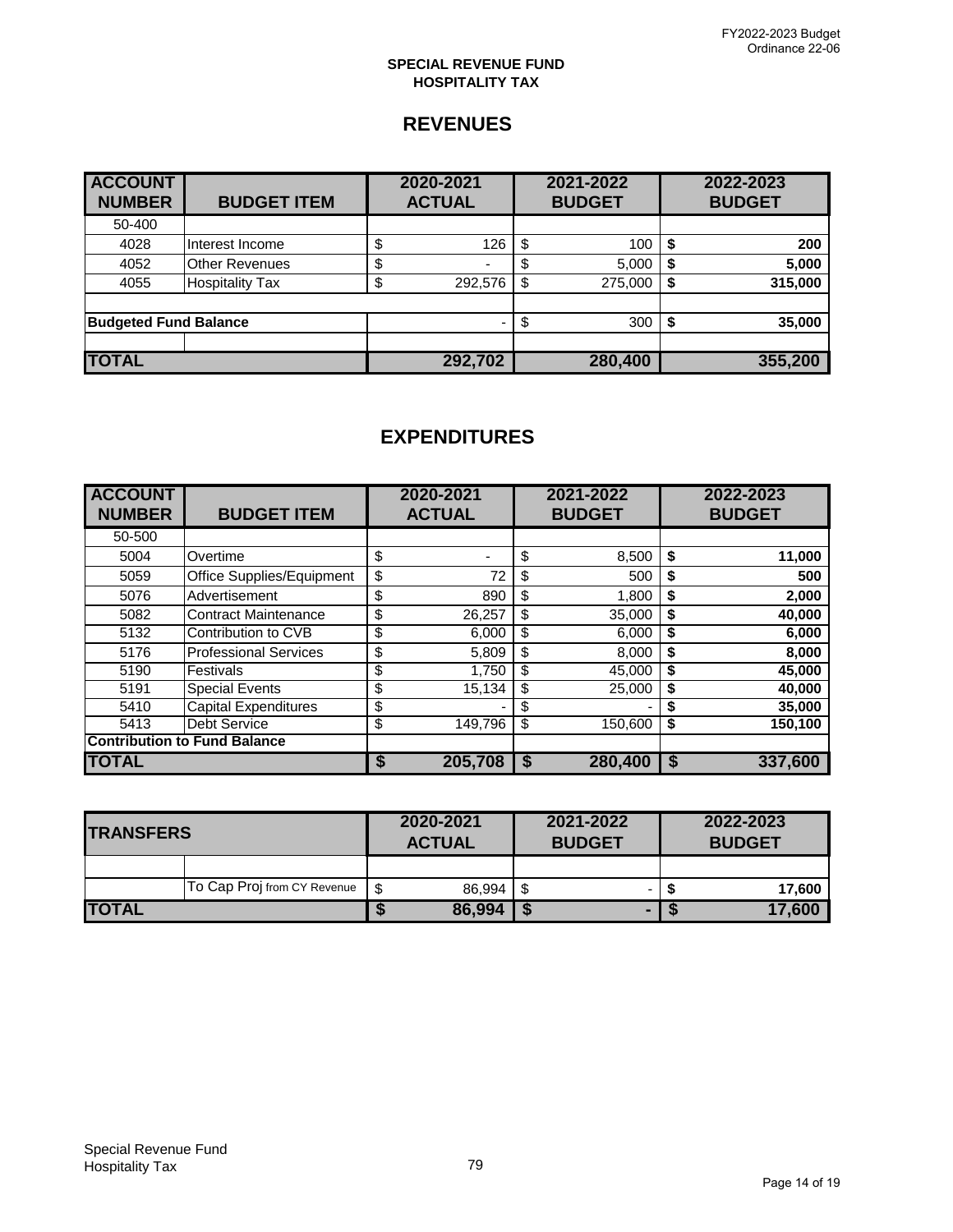# **GENERAL OBLIGATION (GO) BOND**

| <b>ACCOUNT</b> |                    | 2020-2021     | 2021-2022     | 2022-2023     |
|----------------|--------------------|---------------|---------------|---------------|
| <b>NUMBER</b>  | <b>BUDGET ITEM</b> | <b>ACTUAL</b> | <b>BUDGET</b> | <b>BUDGET</b> |

## **REVENUES**

| 80-400       |                     |         |        |    |        |     |        |
|--------------|---------------------|---------|--------|----|--------|-----|--------|
| 4000         | <b>Property Tax</b> | ╓<br>۰D | 92,775 |    | 65,150 | - - | 65,000 |
| 4028         | <b>I</b> Interest   | ۰D      | 118    | -S | 100    | - - | 100    |
| <b>TOTAL</b> |                     |         | 92,893 | J  | 65,250 |     | 65,100 |

## **EXPENDITURES**

|              | 80-535-5205 Bond Interest Expense   | ۰D | 11.217 | $9.750$ | 8,250  |
|--------------|-------------------------------------|----|--------|---------|--------|
|              | 80-535-5413 Bond Payment            |    | 53,850 | 55.500  | 56,850 |
|              | <b>Contribution to Fund Balance</b> |    | 27.826 |         |        |
| <b>TOTAL</b> |                                     |    | 92,893 | 65,250  | 65.100 |

## **CAPITAL PROJECTS**

| <b>ACCOUNT</b> |                    | 2020-2021     | 2021-2022     | 2022-2023     |
|----------------|--------------------|---------------|---------------|---------------|
| <b>NUMBER</b>  | <b>BUDGET ITEM</b> | <b>ACTUAL</b> | <b>BUDGET</b> | <b>BUDGET</b> |

# **REVENUES**

| 60-400                       |                                  |               |    |         |    |         |
|------------------------------|----------------------------------|---------------|----|---------|----|---------|
| 4019                         | Donations                        | \$            |    |         |    |         |
| 4028                         | Interest                         | \$<br>2,230   | \$ | 1,800   | S  | 1,800   |
| 4030                         | Misc Revenue                     | \$            |    | -       | S  |         |
| 4049                         | <b>Misc Grant Revenue</b>        | \$            |    |         |    |         |
| 4300                         | <b>Bond Proceeds</b>             | \$            |    |         |    |         |
| 60-650-5200                  | General Fund Transfer In         | \$<br>190,651 | ß. | 100,500 |    | 181,000 |
| 60-650-5202                  | Hospitality Tax Transfer In   \$ |               |    |         |    |         |
| <b>Budgeted Fund Balance</b> |                                  |               | S  | 666,100 | \$ | 571,500 |
| <b>TOTAL</b>                 |                                  | 192,881       |    | 768,400 |    | 754,300 |

| 60-535 |                                     |         |      |         |         |
|--------|-------------------------------------|---------|------|---------|---------|
| 5419   | <b>Rescue Squad Project</b>         |         |      | 55,600  | 58,500  |
| 5421   | Downtown Parking                    | 2,099   |      | 96,500  | 100,000 |
| 5422   | <b>Armory Renovations</b>           | -       |      | 86.800  | 86,800  |
| 5425   | New Centre Park                     | -       |      | 310,000 | 209,000 |
| 5476   | Street Repair - Major               | 189,188 | - \$ | 119,000 | 200,000 |
|        | <b>Contribution to Fund Balance</b> |         |      | 100.500 | 100,000 |
| TOTAL  |                                     | 191,287 |      | 768,400 | 754,300 |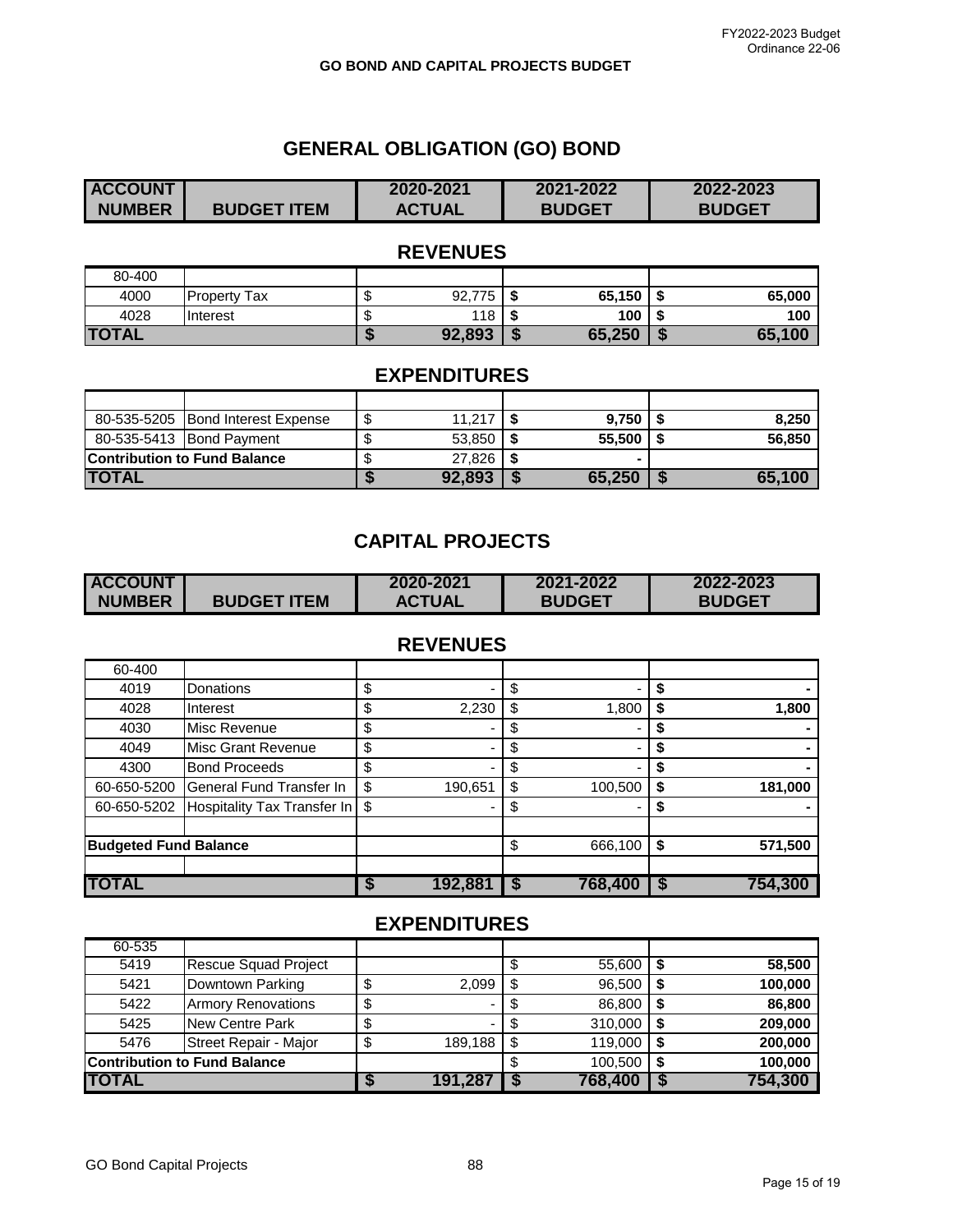### **SPECIAL REVENUE FUND FIRE DEPARTMENT SUPPLEMENTS**

# **REVENUES**

| <b>ACCOUNT</b><br><b>NUMBER</b> | <b>BUDGET ITEM</b> | 2020-2021<br><b>ACTUAL</b>     |      | 2021-2022<br><b>BUDGET</b> |    | 2022-2023<br><b>BUDGET</b> |
|---------------------------------|--------------------|--------------------------------|------|----------------------------|----|----------------------------|
| 40-400                          |                    |                                |      |                            |    |                            |
| 4019                            | Donations          | \$<br>820                      | \$   | 500                        | \$ | 500                        |
| 4026                            | Sale of Assets     | \$<br>$\overline{\phantom{0}}$ | \$   | $\overline{\phantom{0}}$   | \$ |                            |
| 4028                            | Interest           | \$<br>1,482                    | \$   | 500                        | \$ | 500                        |
| 4080                            | Pool Fill          | \$<br>42,650                   | \$   | 25,000                     | \$ | 25,000                     |
|                                 |                    |                                |      |                            |    |                            |
| <b>Budgeted Fund Balance</b>    |                    |                                | \$   | 325,000                    | \$ | 375,000                    |
|                                 |                    |                                |      |                            |    |                            |
| <b>TOTAL</b>                    |                    | 44,952                         | - \$ | 351,000                    | S  | 401,000                    |

*\*\* Effective FY18-19, County Supplement moved to General Fund 10-400-4070.*

| <b>ACCOUNT</b><br><b>NUMBER</b> | <b>BUDGET ITEM</b>                  | 2020-2021<br><b>ACTUAL</b> |   | 2021-2022<br><b>BUDGET</b> | 2022-2023<br><b>BUDGET</b> |
|---------------------------------|-------------------------------------|----------------------------|---|----------------------------|----------------------------|
| 40-510                          |                                     |                            |   |                            |                            |
| 5018                            | Maintenance & Supplies              | \$<br>36                   |   | -                          |                            |
| 5037                            | Uniforms & Equipment                |                            |   | 1.000                      | 1,000                      |
| 5410                            | <b>Capital Expenditures</b>         | 53,639                     | S | 350,000                    | 400,000                    |
|                                 |                                     |                            |   |                            |                            |
|                                 | <b>Contribution to Fund Balance</b> |                            |   | $\overline{\phantom{0}}$   |                            |
|                                 |                                     |                            |   |                            |                            |
| <b>TOTAL</b>                    |                                     | 53,675                     |   | 351,000                    | 401,000                    |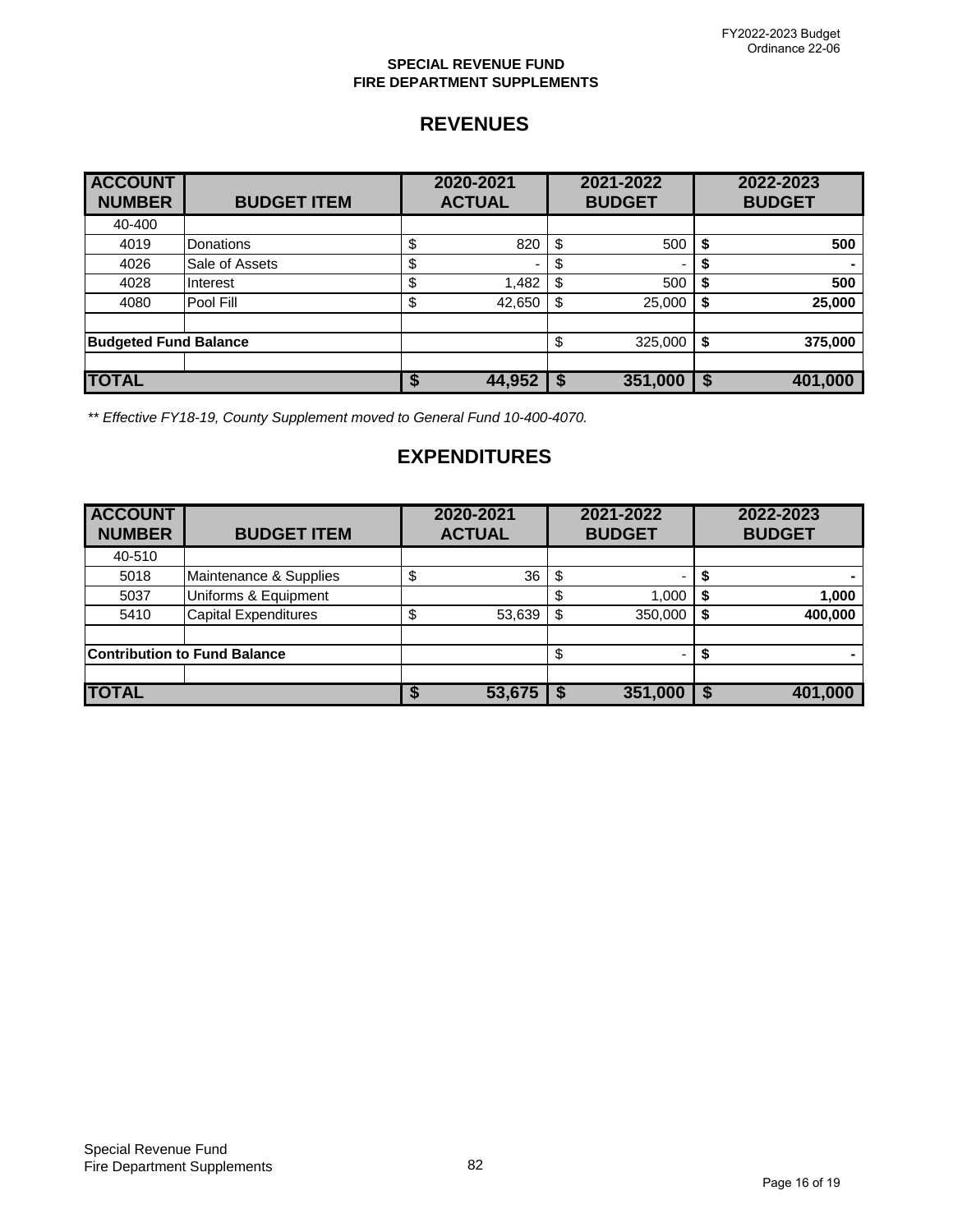### **SPECIAL REVENUE FUND FIRE DEPARTMENT RECREATION (1%) FUND**

## **REVENUES**

| <b>ACCOUNT</b><br><b>NUMBER</b> | <b>BUDGET ITEM</b> | 2020-2021<br><b>ACTUAL</b> | 2021-2022<br><b>BUDGET</b> |        |  | 2022-2023<br><b>BUDGET</b> |
|---------------------------------|--------------------|----------------------------|----------------------------|--------|--|----------------------------|
| 40-444                          |                    |                            |                            |        |  |                            |
| 4028                            | Interest           | 1,097                      |                            | 1,200  |  | 1,200                      |
| 4202                            | 1% Revenue         | 19,388                     |                            | 19,800 |  | 20,800                     |
|                                 |                    |                            |                            |        |  |                            |
| <b>TOTAL</b>                    |                    | 20,485                     |                            | 21,000 |  | 22,000                     |

| <b>ACCOUNT</b><br><b>NUMBER</b> | <b>BUDGET ITEM</b>                  | 2020-2021<br><b>ACTUAL</b> |        | 2021-2022<br><b>BUDGET</b> |        | 2022-2023<br><b>BUDGET</b> |
|---------------------------------|-------------------------------------|----------------------------|--------|----------------------------|--------|----------------------------|
| 40-595                          |                                     |                            |        |                            |        |                            |
|                                 |                                     |                            |        |                            |        |                            |
| 5037                            | Uniforms & Svc Awards               | \$                         | 8,701  |                            |        |                            |
| 5059                            | <b>Office Supplies</b>              | ጥ                          | 1,494  |                            |        |                            |
| 5094                            | Training/Mtgs/Travel                | \$                         | 1,755  |                            |        |                            |
| 5402                            | <b>Supplies</b>                     |                            |        |                            |        |                            |
| 5410                            | <b>Capital Expenditures</b>         |                            |        |                            |        |                            |
| 5502                            | <b>Firemen's Recreation</b>         | \$                         | 2,509  |                            | 21,000 | 22,000                     |
|                                 | <b>Contribution to Fund Balance</b> | S                          | 6,026  |                            |        |                            |
| <b>TOTAL</b>                    |                                     |                            | 20.485 |                            | 21,000 | 22,000                     |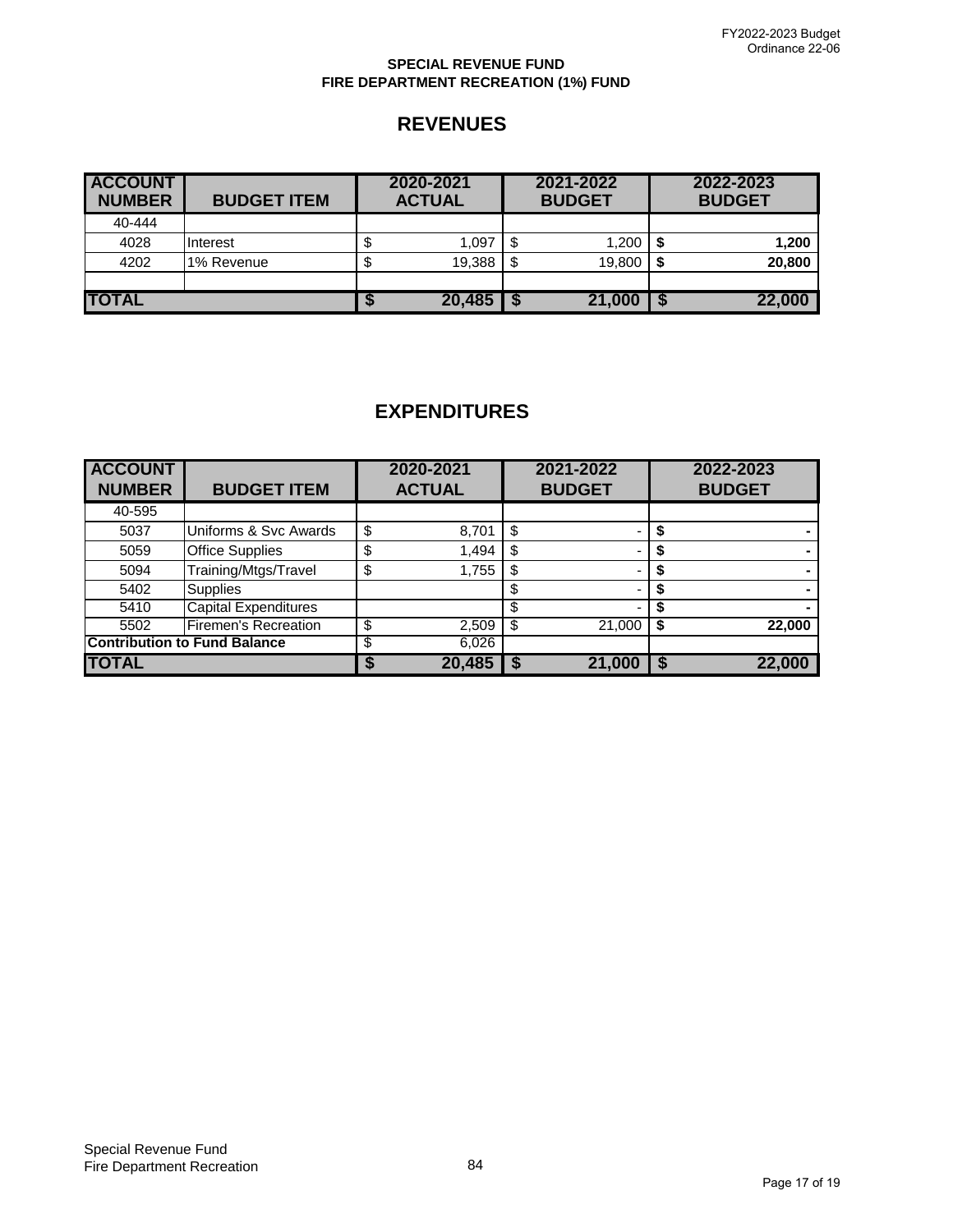### **SPECIAL REVENUE FUND DRUG ENFORCEMENT UNIT**

# **REVENUES**

| <b>ACCOUNT</b><br><b>NUMBER</b> | <b>BUDGET ITEM</b>       | 2020-2021<br><b>ACTUAL</b> |       | 2021-2022<br><b>BUDGET</b> |    | 2022-2023<br><b>BUDGET</b> |
|---------------------------------|--------------------------|----------------------------|-------|----------------------------|----|----------------------------|
| 70-400                          |                          |                            |       |                            |    |                            |
| 4028                            | Interest                 | \$                         | 10    | 10                         | S  |                            |
| 4145                            | <b>Equitable Sharing</b> | \$                         |       | 2,500                      | S  | 2,000                      |
| 4146                            | York Cty-DEU < 1000      | \$                         | 3,492 | 2,500                      | \$ | 3,000                      |
| 4147                            | York Cty-DEU > 1000      | \$                         | 1,768 | 1,000                      | \$ | 1,000                      |
|                                 |                          |                            |       |                            |    |                            |
| <b>Budgeted Fund Balance</b>    |                          |                            |       | $\overline{\phantom{0}}$   |    |                            |
|                                 |                          |                            |       |                            |    |                            |
| <b>TOTAL</b>                    |                          |                            | 5,270 | 6.010                      |    | 6,000                      |

| <b>ACCOUNT</b><br><b>NUMBER</b> | <b>BUDGET ITEM</b>                  |   | 2020-2021<br><b>ACTUAL</b> |      | 2021-2022<br><b>BUDGET</b> | 2022-2023<br><b>BUDGET</b> |
|---------------------------------|-------------------------------------|---|----------------------------|------|----------------------------|----------------------------|
| 70-515                          |                                     |   |                            |      |                            |                            |
| 5050                            | Drug Fund Expense                   | S | 2,942                      | - \$ | 2,510                      | 6,000                      |
| 5204                            | Capital Lease                       |   |                            |      |                            |                            |
|                                 | <b>Contribution to Fund Balance</b> |   |                            |      | 3,500                      |                            |
|                                 |                                     |   |                            |      |                            |                            |
| <b>TOTAL</b>                    |                                     |   | 2,942                      |      | 6.010                      | 6,000                      |